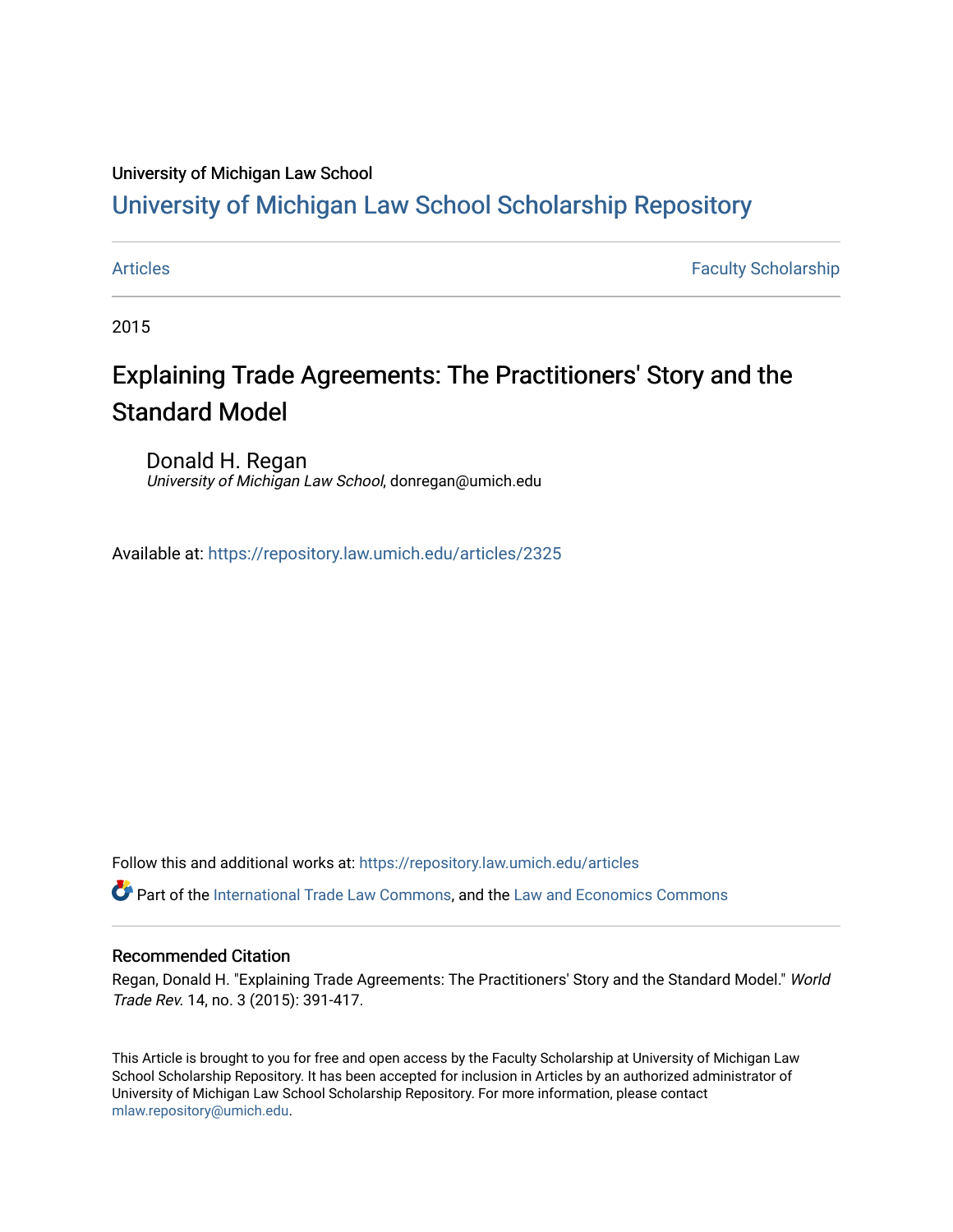# Explaining Trade Agreements: The Practitioners' Story and the Standard Model

DONALD H. REGAN\*

University of Michigan Law School

Abstract: There are two widely accepted explanations of why politically motivated governments make trade agreements. There is an *informal* explanation, which I shall call the 'practitioners' story', even though it is most economists' informal view as well. And there is a *formal* explanation in the economics literature, which I shall call the 'standard model', referring to the basic structure shared by the Bagwell–Staiger and Grossman–Helpman models. Unfortunately, the practitioners' story and the standard model contradict each other at every crucial point. For example, in the practitioners' story, trade agreements are about reducing politically motivated protectionism; and getting an agreement depends on political support from exporters. But in the standard model, trade agreements never reduce such protectionism; and politics plays no role in securing an agreement. This paper expounds the contradictions between the practitioners' story and the standard model, which have gone largely unremarked. It refutes suggestions by defenders of the standard model that the contradictions are illusory. It identifies the different assumptions made by the two explanations that generate the contradictions. It gives reasons for skepticism about the standard model. And it discusses why all of this matters.

#### 1. Introduction

Here is a conundrum. The best-established economic model of trade agreements (specifically, the core structure shared by the Bagwell–Staiger model<sup>1</sup> and the Grossman–Helpman model2) is fundamentally and completely inconsistent with most trade practitioners' understanding of trade agreements. Indeed, it is inconsistent with most economists' informal understanding of trade agreements.

<sup>\*</sup> Email: donregan@umich.edu.

I am very grateful to Bill Ethier and Henrik Horn for encouragement and instruction over many years; and to Gene Grossman, Bob Staiger, and Alan Sykes for generously spending time to educate someone who fundamentally disagrees with them. For very helpful comments on drafts, thanks to Chad Bown, Bernard Hoekman, Doug Irwin (so long ago he may not remember), Keith Maskus, Petros Mavroidis, Joost Pauwelyn, and Kamal Saggi. Also to Alan Winters and anonymous reviewers for the World Trade Review. Errors and misunderstandings that remain are, alas, my very own.

<sup>1</sup> Bagwell and Staiger ([1999](#page-26-0), [2002](#page-26-0)).

<sup>2</sup> Grossman and Helpman [\(1995\)](#page-26-0).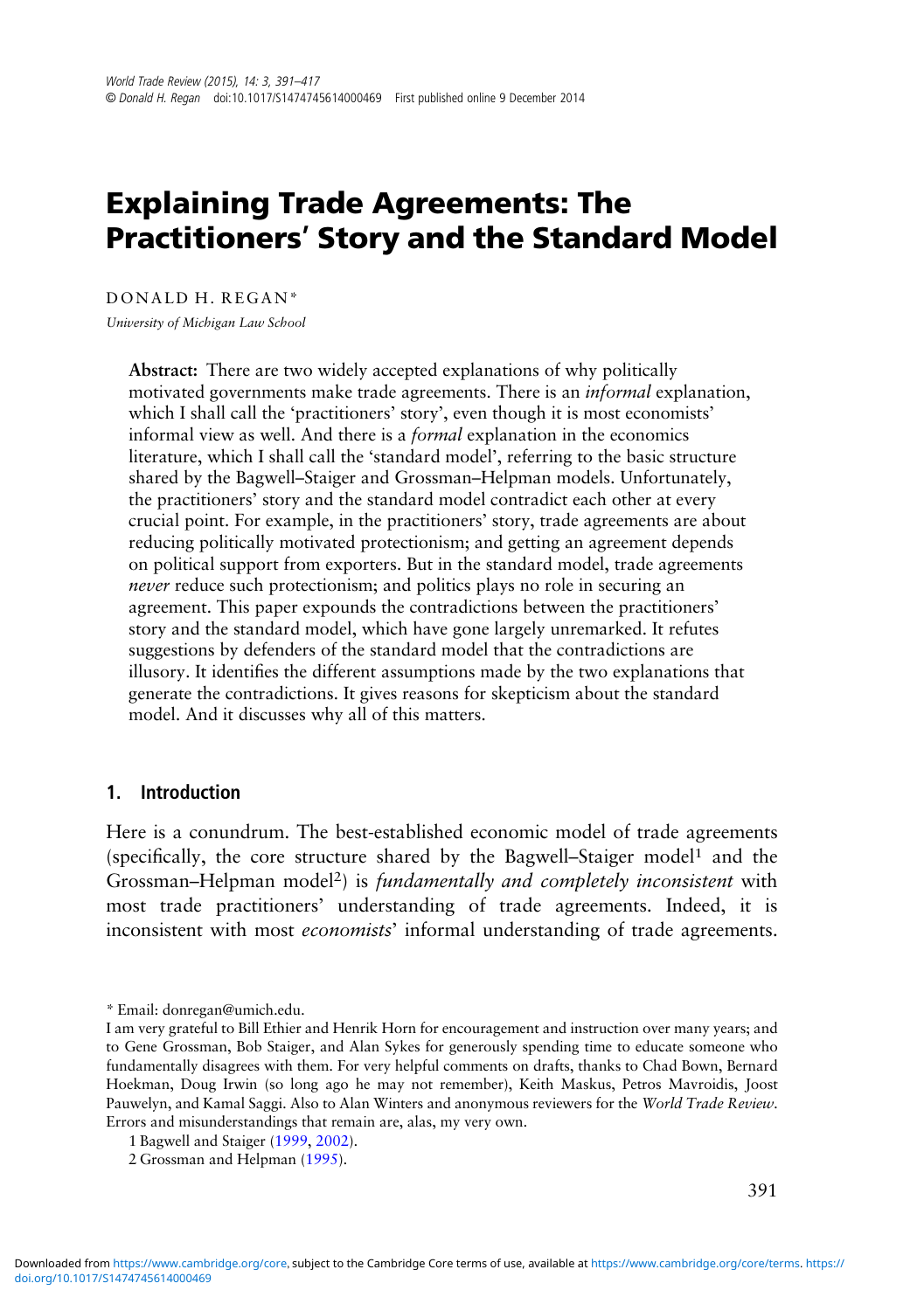And almost no one seems to notice, or to regard this situation as worthy of discussion.

I wrote a paper some years ago in which I expressed skepticism about the Bagwell–Staiger model, mainly on the ground that it could not explain actual trade agreements.3 But I did not appreciate then the depth of the contradiction between the Bagwell–Staiger/Grossman–Helpman model and what I shall call the 'practitioners' story', the informal story of how trade agreements come about that is told by practitioners and economists alike. There is nothing in the literature that fully explores the contradictions between the best-established formal model of trade agreements and almost everyone's informal view.

I will describe the mechanisms of the practitioners' story and the Bagwell– Staiger/Grossman–Helpman model in Section 2, but the core contradictions they generate are easily stated. First, and crucially, in the practitioners' story, governments make trade agreements to reduce protectionism. But in the Bagwell– Staiger/Grossman–Helpman model, trade agreements will *never* reduce protectionism as we normally understand it. This leads to a further contradiction. In the practitioners' story, getting a trade agreement requires mobilizing political support for the agreement from export interests. But in the Bagwell–Staiger/ Grossman–Helpman model, politics plays no role in explaining why we get an agreement.

It is a remarkable proposition that, in the best-established model, trade agreements never reduce protectionism. Some readers may suspect I am relying on an idiosyncratic notion of 'protectionism'. But what I mean by 'protectionism' is exactly what we all commonly mean in this context. Protectionism is unilateral trade policy that restricts imports in order to get political support for the government from import-competing producers.<sup>4</sup> Most of us think trade agreements are primarily about restraining protectionism in this sense. But in the Bagwell– Staiger/Grossman–Helpman model, trade agreements never reduce protectionism in this sense. The sole function of trade agreements in the Bagwell– Staiger/Grossman–Helpman model is to eliminate terms-of-trade manipulation, unilateral trade policy that aims at improving the home country's terms of trade.

<sup>3</sup> Regan [\(2006\)](#page-27-0).

<sup>4</sup> Incidentally, although we do not usually bother to specify what the import-competing producers are lobbying for, we usually assume implicitly that they are lobbying for protection against foreign competition in order to increase their producer surplus. I mention this because in the Bagwell–Staiger model producers  $may$ , and in the Grossman-Helpman model producers will, lobby also over their share of distributed tariff revenue and their consumer surplus. I shall suppress further mention of these possibilities, which are hardly ever mentioned outside the Grossman–Helpman model; this will simplify the exposition without changing the conclusions. (This means I am speaking loosely when I say below that Grossman and Helpman's 'political-support' terms, or Bagwell and Staiger's 'politically optimal tariffs', represent the protectionist component of the unilateral tariff. Strictly speaking, they represent the government's response to lobbying over domestic prices. This includes protectionism, but it also includes the government's response to lobbying by producer groups over their consumer surplus, if any.)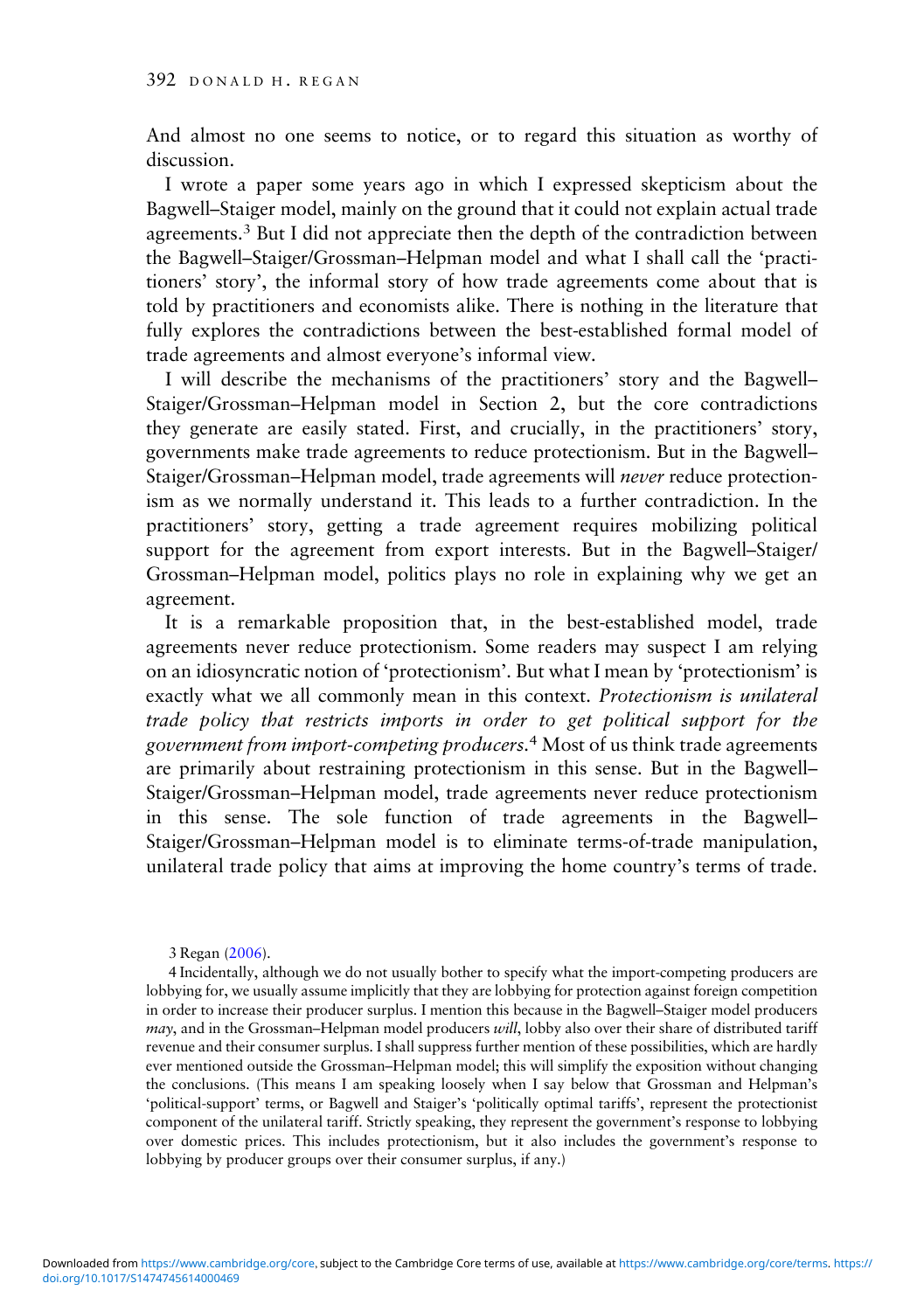Terms-of-trade manipulation is a completely distinct phenomenon from protectionism, reflecting a different governmental motivation. Protectionism aims to affect domestic relative prices, in response to special-interest politics; terms-of-trade manipulation aims to affect world prices, to increase national income.

I cannot emphasize too strongly that the distinction between protectionism and terms-of-trade manipulation is a matter of the government's motivation, not the tariff's effects. Appreciating this point is crucial to understanding the Bagwell–Staiger/Grossman–Helpman model. As I shall explain below, both the Bagwell–Staiger model and the Grossman–Helpman model distinguish explicitly between the political motive for tariffs and the terms-of-trade motive. And in both models, a trade agreement will eliminate only tariffs (or the portions of tariffs) that are motivated by terms-of-trade considerations; the agreement will not reduce tariffs (or the portions of tariffs) that are motivated by politics. Consider a tariff imposed by a large country on a good that is also produced domestically. This tariff will have both a protective effect for the import-competing industry and a termsof-trade effect. But whether the tariff is protectionism, or terms-of-trade manipulation, or both, depends on whether the government is *aiming at* the protective effect, or at the terms-of-trade effect, or both. And in the Bagwell– Staiger/Grossman–Helpman model, how far a trade agreement will reduce the tariff varies according to the motivation.

For convenience, I shall hereafter refer to the Bagwell–Staiger/Grossman– Helpman model as the 'standard model'. Some people have objected that my real target is just the Bagwell–Staiger model, and that the Grossman–Helpman model allows trade agreements that reduce protectionism. We shall see that that is not true. Grossman and Helpman do not call attention to the paradoxical consequences of their model, as Bagwell and Staiger do; and it may seem hard to believe that a model of trade agreements that includes a detailed micro-politics of protectionism could not allow trade agreements to reduce protectionism. But that is what the model says. So far as trade agreements are concerned, the core structure of the Grossman–Helpman model is the same as the core structure of the Bagwell–Staiger model.

Other people have objected to my calling the Bagwell–Staiger/Grossman– Helpman model the 'standard model', on the ground that there are other models out there, such as commitment models.<sup>5</sup> Commitment models may explain some trade agreements, but they cannot explain agreements like the WTO. In the commitment models, the government commits itself by a trade agreement in order to forestall choices by domestic investors that would lead the government to adopt ex post a protectionist policy it does not want ex ante. But such models cannot explain how a trade agreement can reduce tariffs that are already in place. Nor do they capture the importance of reciprocity in trade agreements.

<sup>5</sup> E.g., Maggi and Rodriguez-Clare [\(1998\)](#page-27-0).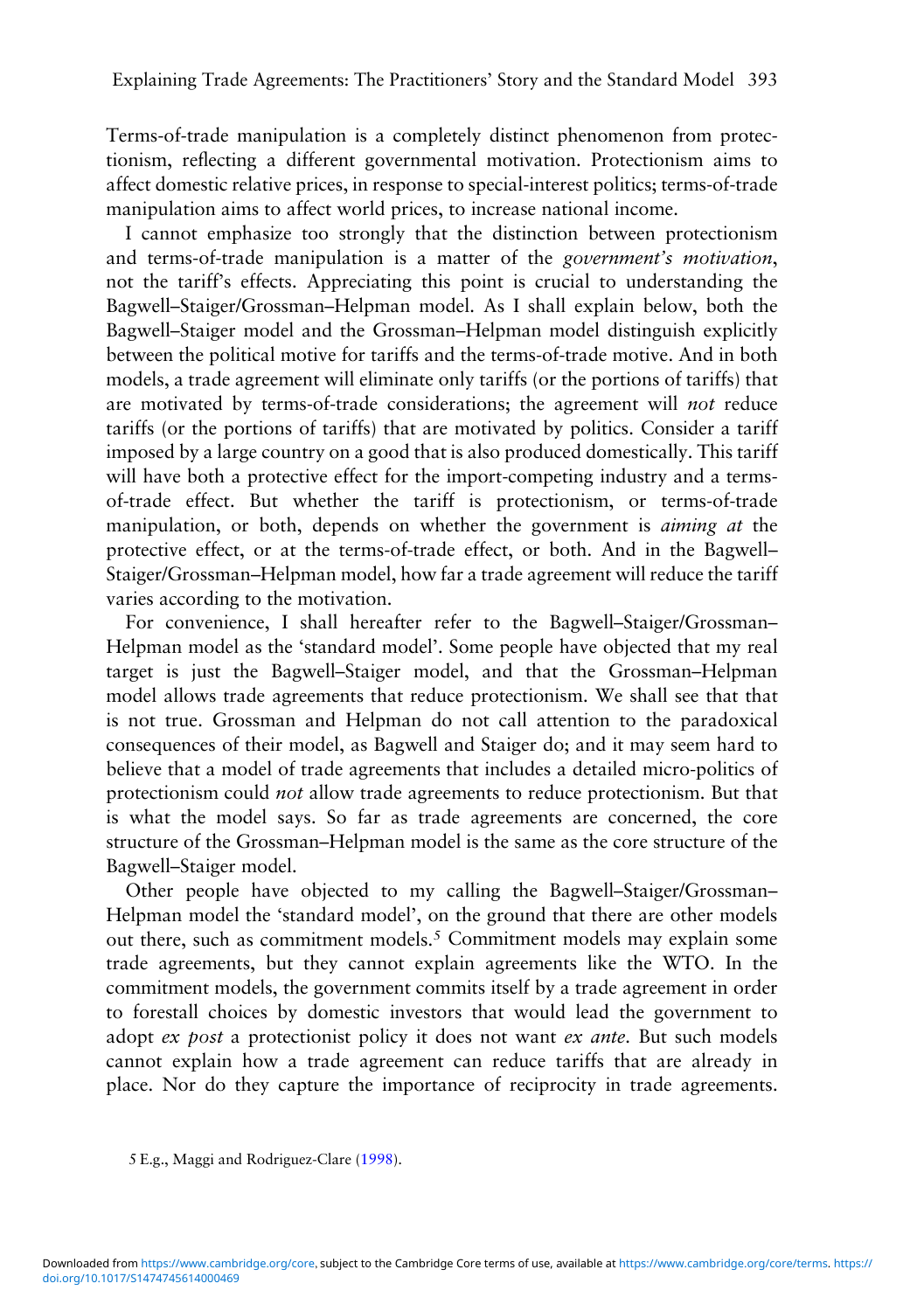Indeed, the commitment models do not even involve the kind of 'commitment' that probably has most practical significance in the real world. In the commitment models, the 'audience' for the commitment is domestic investors, and the government's fundamental preferences are stable. But in the real world, most governments that seek commitment by trade agreements are trying to advertise their liberalization to the world, or to tie the hands of future governments with less liberal fundamental preferences.

Finally, some economists have objected to my calling the Bagwell–Staiger/ Grossman–Helpman model the 'standard model' on the ground that they do not accept it. But if some economists do not accept the Bagwell–Staiger/Grossman– Helpman model, there are many who do (or who say they do – some people claim to accept the model, but also tell the practitioners' story when talking informally). There is no other model with remotely the same presence in the literature as the Bagwell–Staiger/Grossman–Helpman model, nor with the same degree of (nominal) acceptance. So I shall call the Bagwell–Staiger/Grossman–Helpman model the 'standard model' for lack of a better name; I hope readers who reject the model will be mollified by this acknowledgment. I also hope some of them will take the phrase as a challenge to displace the current 'standard model' with something better.

Here is the program for the rest of the paper. In Section 2, I begin by presenting the practitioners' story, the informal story that most of us (when thinking informally) regard as explaining trade agreements. I then sketch intuitively the workings of the standard model. And I explore the contradictions between the practitioners' story and the standard model. In Section 3, I discuss (and reject) some arguments offered by defenders of the standard model to show that the practitioners' story is just a particular case under the standard model; or to show that somehow the standard model can allow trade agreements that reduce protectionism after all. In Section 4, I explain how the different results in the practitioners' story and the standard model flow from different assumptions about how domestic trade politics works; and I criticize as unrealistic the assumptions of the standard model. In Section 5, I discuss additional reasons why the standard model cannot explain the trade agreements we see in the real world. Section 6 concludes by discussing why all this matters.

Some preliminary remarks about why it matters may clarify my claims. Even though trade agreements in the practitioners' story reduce protectionism, I am not suggesting that the practitioners' story describes a guaranteed high road to reducing protectionism. The practitioners' story makes specific assumptions about how domestic trade politics works, and the standard model makes different assumptions. Trade negotiators should accept, and act on, whichever account is true. If the assumptions of the standard model are true, then the mechanism of the practitioners' story is not available, and effort spent trying to negotiate an agreement that reduces protectionism will be wasted. But conversely, if the assumptions of the practitioners' story are true, or truer (as I think they are),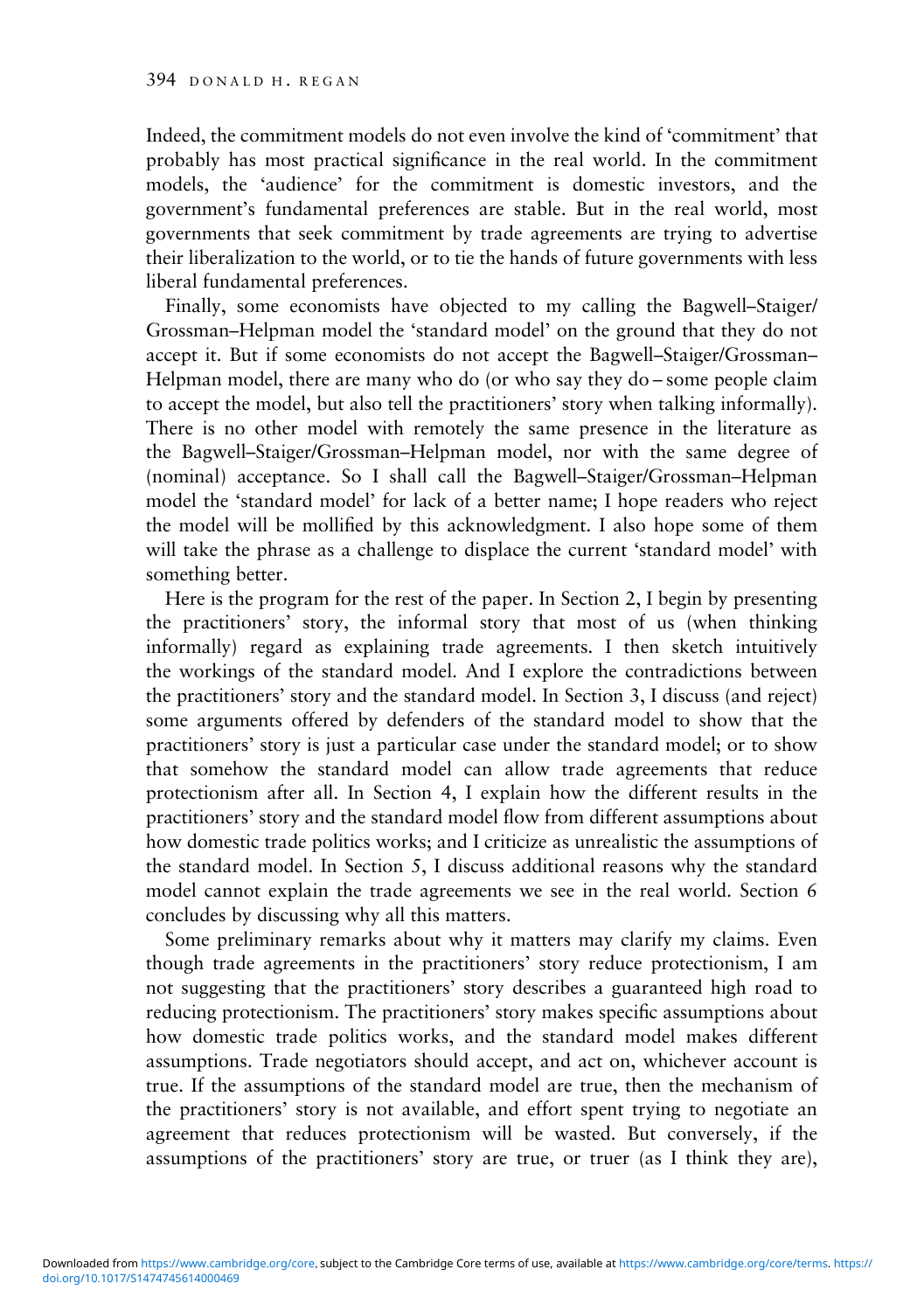then trade negotiators who accept the standard model, and hence make no attempt to reduce protectionism, will be missing an important opportunity. Some readers may think that whatever difference there is between the practitioners' story and the standard model cannot matter in the end, because the terms of the eventual agreement should depend only on which producer groups lobby over the agreement, and with what force. I agree that if the same political forces are active in both accounts when an agreement is being negotiated, then we should get the same agreement in both accounts. But it still matters which account is true. The reason (elaborated in Section 4) is that in the practitioners' story, but not in the standard model, the mere fact that the governments are looking for an agreement changes the balance of political forces.

#### 2. The practitioners' story, the standard model, and the contradictions

In the practitioners' story, governments acting unilaterally impose tariffs in order to get political support from import-competing producers who want protection from foreign competition. These protectionist tariffs cause deadweight losses in the home country, but the political benefit to the government outweighs those losses. But these same governments can then benefit, in many cases, from a trade agreement that reciprocally reduces such tariffs. Each government loses political support from its import-competing producers when it lowers its own tariff, but it can replace that lost support with support from its exporters, who benefit from the reduction of the foreign tariff. The new support from exporters may fully replace the lost support from import-competing producers, but it need not. Lowering the tariffs reduces the domestic deadweight losses that the tariffs cause. So as long as exporter support in each country comes sufficiently close to replacing the lost support from import-competing producers, both governments can be made better off.

This utterly familiar story is told not just by trade lawyers and trade officials, but also by trade-focused political scientists, and by many international economists when arguing informally.<sup>6</sup> Despite this broad acceptance, there is no generally accepted formal model of the practitioners' story. There are genuine difficulties in constructing a model, although I shall not start discussing details of a model-building project I cannot complete. Wilfred Ethier has developed a model in which trade agreements reduce protectionism, which I discuss briefly

<sup>6</sup> Precisely because this story is so deeply rooted in the conventional understanding of trade agreements, it is not easy to find completely clear statements. One particularly nice statement is Pauwelyn [\(2008](#page-27-0): 559–560). Pauwelyn thinks we need a new model for future trade negotiations, but he does not doubt that the practitioners' story captures the core dynamic of trade negotiations past and present. The story is also told telegraphically in, e.g., Hudec ([1993](#page-27-0): 314–316), Destler ([2005](#page-26-0): 17, 253–254) (like Pauwelyn, Destler suggests that changing patterns of trade and the emergence of 'trade and' issues may be reducing the relevance of the practitioners' story, but certainly not in favor of the standard model); Krugman [\(1997](#page-27-0): 118), Hoekman and Kostecki [\(2001:](#page-27-0) 27–28, 32–33).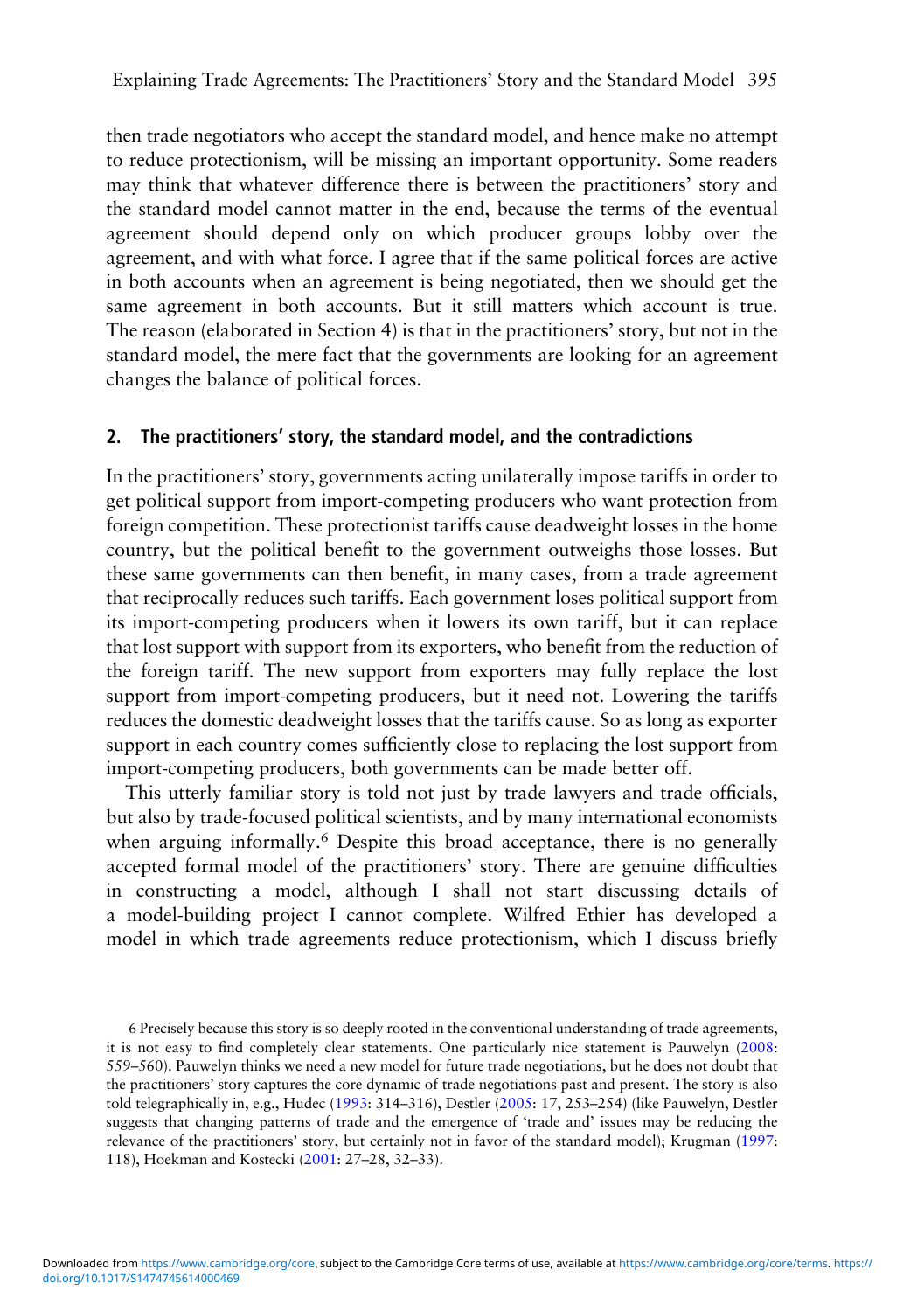in Section 4.<sup>7</sup> But it is not clear that Ethier's model captures the practitioners' story; and Ethier himself is not fully satisfied with his model. (Incidentally, Ethier has also offered many cogent criticisms of the standard model, without having any noticeable effect on its popularity; this is a mystery.) Before Ethier (on this topic) there was Arye Hillman and various co-authors, who plainly held the practitioners' view of trade agreements, but whose models also seem not to have captured the practitioners' story, and who also did not succeed in forestalling or dislodging the standard model.<sup>8</sup> It might be suggested that the unsatisfactoriness of attempts to model the practitioners' story indicate that it is incoherent. But in view of the story's wide acceptance, such a conclusion seems premature. We need more attempts.

There is no story about the workings of the standard model that is as familiar as the practitioners' story. But there is a story, familiar to economists, about the simplest case under the standard model. Imagine two similar-sized countries, trading two goods, with national-income-maximizing governments. Each country can benefit from imposing an appropriately chosen 'optimum tariff'. The tariff reduces the country's imports, and hence brings about a lower world price for those imports (it improves the country's terms of trade); the country in effect collects some tariff revenue from foreign exporters (which I shall refer to as the 'terms-of-trade tariff revenue'). The tariff will cause some deadweight loss in the local economy, but if the tariff is properly chosen, this loss will be outweighed by the terms-of-trade tariff revenue. So, both countries will impose optimum tariffs. But now, suppose the governments agree to eliminate these tariffs. Each government will lose the terms-of-trade benefit of its own optimum tariff (the terms-of-trade tariff revenue), but it will no longer experience the terms-of-trade loss inflicted by its trading partner's optimum tariff (experienced as reduced surplus earned by its exporters, which is a component of national income). In effect, each government hands back the tariff revenue it was collecting from foreign exporters. Because the countries are similar-sized, the transfers in both directions roughly cancel out; the agreement is approximately terms-of-trade neutral. But, of course, when each government eliminates its optimum tariff, it also eliminates the domestic dead-weight loss from the tariff. So an agreement to eliminate the optimum tariffs makes each government better off; it allows each government to maintain the terms-of-trade outcome it achieved by its unilateral optimum tariff, while avoiding the deadweight loss.<sup>9</sup>

<sup>7</sup> Ethier [\(2011:](#page-26-0) 311–314), (2007: 618–620).

<sup>8</sup> E.g., Hillman [\(1982\)](#page-27-0), Hillman et al. ([1995](#page-27-0)), Hillman and Moser [\(1996](#page-27-0)).

<sup>9</sup> If the countries are of different sizes, then an agreement to simply eliminate the optimum tariffs may not be terms-of-trade neutral, and it may fail to make the larger country better off. But a supplemental international transfer payment can be found that will make the agreement terms-of-trade neutral; and an agreement that incorporates such a transfer payment will make both governments better off. It will preserve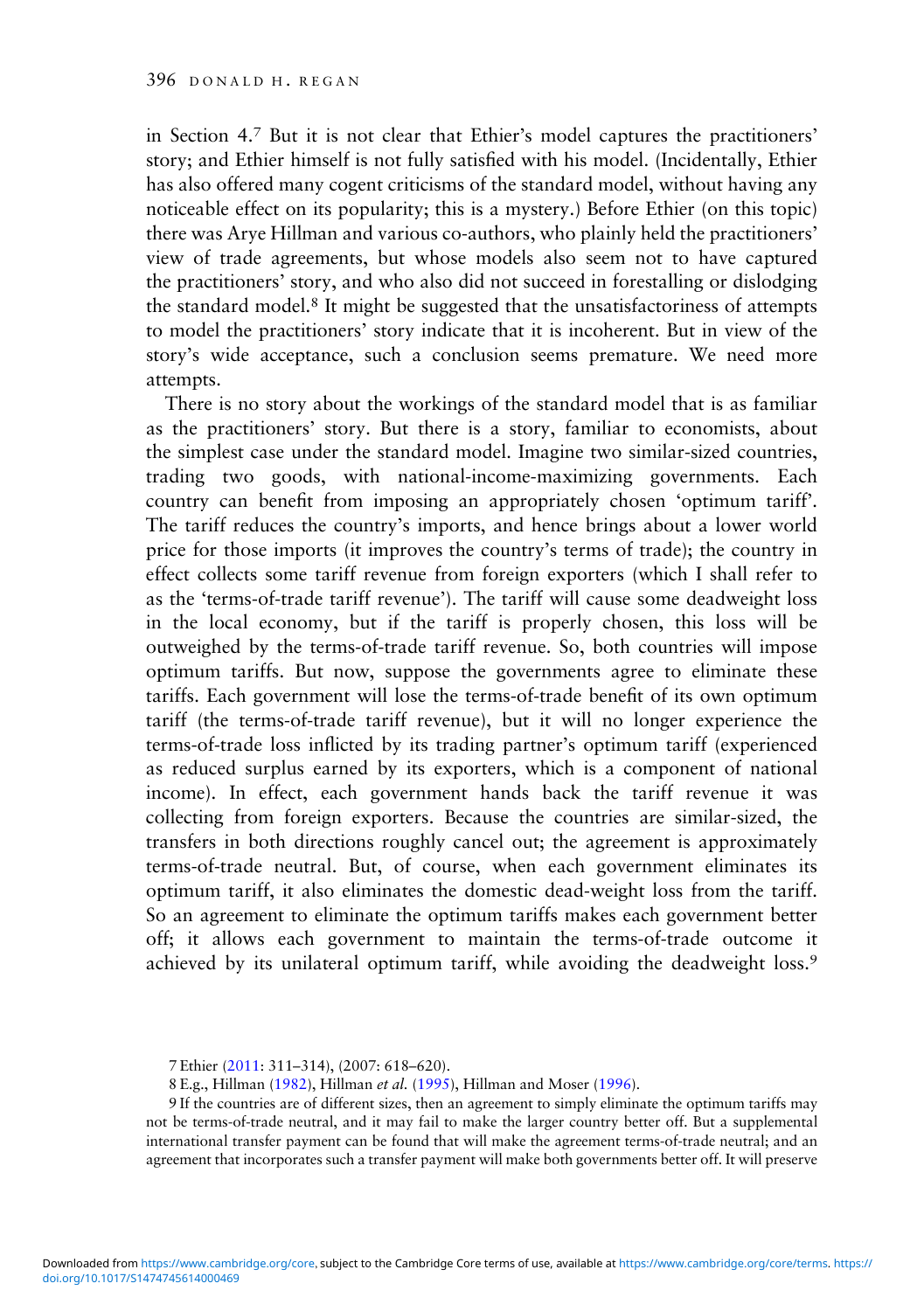I shall refer to this story about the simplest case under the standard model as the 'optimum-tariff story'. 10

If we compare the practitioners' story and the optimum-tariff story, we see two fundamental differences. First, in the practitioners' story, the unilateral tariffs are motivated by the desire for political support. The tariffs that the agreement reduces are protectionism.<sup>11</sup> In contrast, in the optimum-tariff story, the only motive that the national-income-maximizing governments have for a tariff is the terms-of-trade motive. The tariffs that the agreement reduces are terms-of-trade manipulation. Second, in the practitioners' story, getting the agreement depends on political support from export interests. But, in the optimum-tariff story, there is no special-interest politics at all.<sup>12</sup>

Of course, both the Bagwell–Staiger model and the Grossman–Helpman model allow for the possibility that governments have political-support motives as well as terms-of-trade motives. So we cannot simply take it for granted that the optimumtariff story is a fully adequate representation of the mechanism that produces trade agreements in the standard model. But in fact, it is, as I shall show in the rest of this section. First, both the Bagwell–Staiger model and the Grossman–Helpman model say that even when governments have political-support motives and engage in protectionism, a trade agreement will eliminate *only* the tariffs (or the parts of tariffs) that are motivated by terms-of-trade considerations – just what the agreement does in the optimum-tariff story. Second, we shall see that even when there is political motivation in the standard model, politics plays no role in explaining why we get an agreement. Again, just as in the optimum-tariff story.

the terms-of-trade outcome each government achieved by its unilateral optimum tariff, while avoiding the domestic deadweight losses.

10 So far as I know, this story was introduced into the modern literature by Wolfgang Mayer ([1981\)](#page-27-0). Some people have been surprised that I do not attribute the story to Harry Johnson ([1953](#page-27-0)–54). In earlier drafts, I did – I thought I remembered the story from Johnson [\(1953](#page-27-0)–54). But Gene Grossman pointed out to me that it was not there (and gave me the Mayer cite). Johnson ([1953](#page-27-0)–54) is entirely about establishing that a country may be better off with an optimum tariff than in free trade, even if its trading partner retaliates; trade agreements are never mentioned. Harry Johnson [\(1965:](#page-27-0) 265), states the conclusion of the optimum-tariff story, and plainly assumes that the readers all understand the story; but he does not spell it out. Incidentally, it seems likely that both Robert Torrens and John Stuart Mill, who certainly had the idea of optimum tariffs, also anticipated this explanation for trade agreements. See Humphrey [\(1987](#page-27-0)).

11 There is no reason why the practitioners' story could not be expanded to allow for a trade agreement that also eliminates terms-of-trade manipulation, by essentially the mechanism of the optimum-tariff story; the practitioners' story makes no mention of terms-of-trade manipulation, because practitioners do not regard terms-of-trade manipulation as a significant phenomenon in the real world. It might seem that even a purely protectionist government must at least take note of the world-price effects of its protectionist tariff, in order to set the tariff at the right level. But taking note of world-price effects for this purpose is not the same as being motivated by them. Also, if import-competing producers reward the government on the basis of the tariff (not the domestic price), then it is the producers who have to think about the world-price effects.

12 Of course, the benefit to exporters from the agreement plays an essential role in the optimum-tariff story; but the increased exporter surplus is valued only as a component of *national income*, balancing the national-income loss in tariff revenue. It gets no extra weight on political grounds.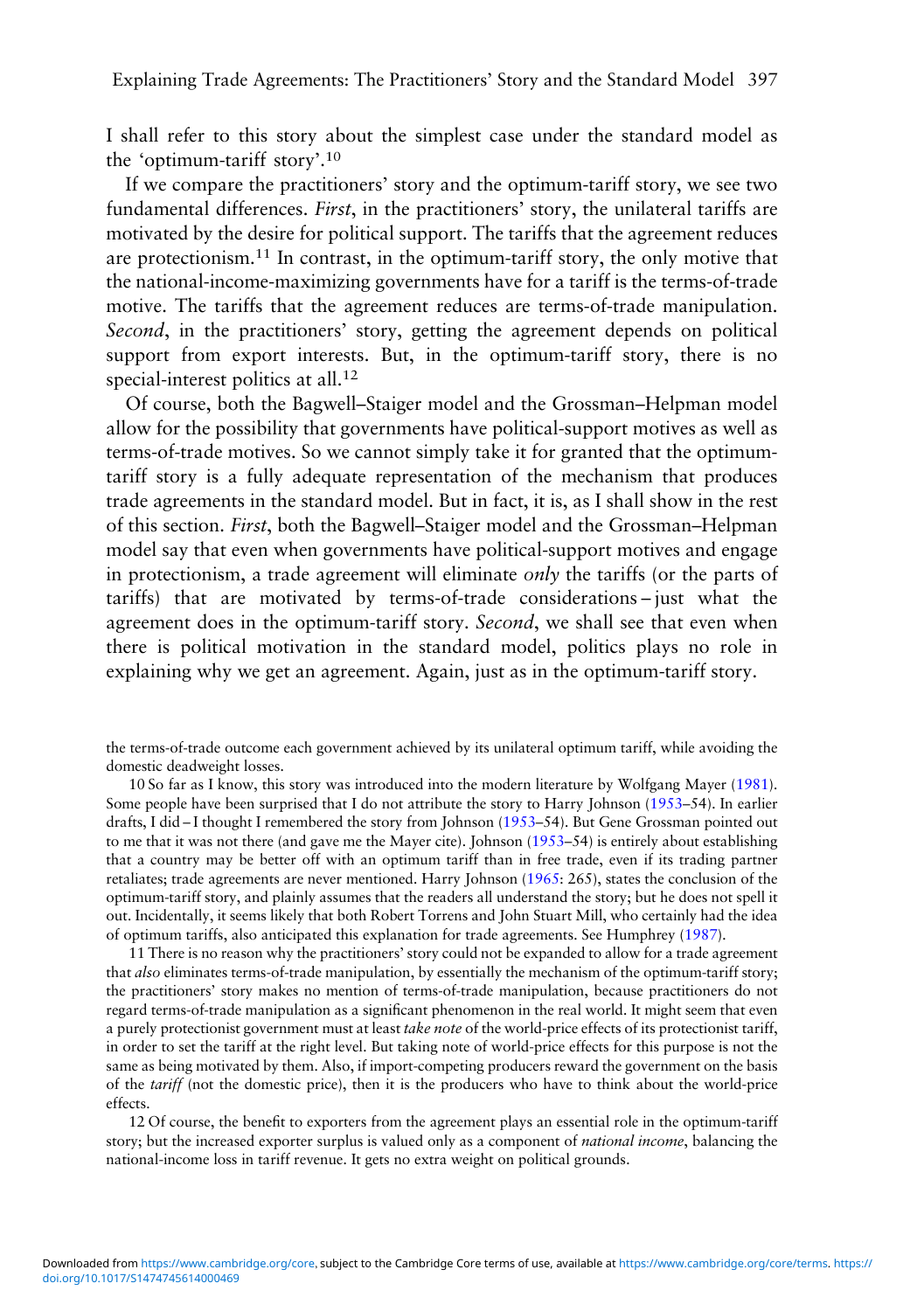First, we explain why trade agreements address only terms-of-trade manipulation (and not protectionism) in the standard model. The mechanism is most clearly displayed in the Grossman–Helpman model. Grossman and Helpman derive a formula for the unilateral tariff in Nash equilibrium, which is additively separable and has two terms. Grossman and Helpman say these terms reflect the 'political support' and 'terms-of-trade' motives, respectively.13 They point out that the formula for the 'political-support' term is just the formula they had derived in a previous article for the tariff that would be chosen by a small country facing fixed world prices.<sup>14</sup> So the political-support term represents the tariff that would be chosen by a large country, if it behaved as if the world price were fixed at its equilibrium level, or, in other words, if it optimized with respect to domestic prices alone. And, of course, the political-support term includes the part of the tariff that is attributable to protectionism, as its name indicates.<sup>15</sup> The 'terms-of-trade' term in the formula for the unilateral tariff is just the classic expression for the optimum tariff. Notice incidentally that having an additively separable formula for the unilateral tariff allows us to see immediately that the government will *always* engage in terms-of-trade manipulation in this model. Grossman and Helpman also derive a formula for the tariffs that will be installed by an efficient trade agreement (always meaning efficient from the governments' point of view);<sup>16</sup> and one can see by inspection of this formula that an agreement that installed tariffs consisting of just the political-support terms of the unilateral tariffs, without the terms-of-trade terms, would be efficient. So an efficient agreement strips out the parts of the tariffs that result from terms-of-trade manipulation, while leaving in place the parts that result from protectionism.<sup>17</sup>

When I say the agreement strips out the terms-of-trade manipulation and leaves the protectionism in place, I am not claiming that the cooperative tariffs take exactly the same values as the values of the political-support terms at the Nash equilibrium (even though the formula is the same). World prices may change between the non-cooperative and cooperative equilibria; and since the

13 Grossman and Helpman ([1995](#page-26-0): 688).

14 Grossman and Helpman ([1994](#page-26-0)).

15 I say 'includes', because this term also takes account of producers' lobbying over their consumer surplus, which hereafter I shall continue to ignore.

16 Grossman and Helpman ([1995](#page-26-0): 700).

17 The agreement that installs tariffs equal to the 'political-support' terms is not the only possible efficient agreement; and in some cases it may be necessary to bargain to some other efficient agreement to have an outcome that all parties prefer to the Nash equilibrium. (Cf. note 9 supra.) But any efficient agreement must call for trade policies that in concert generate the same domestic prices in both countries, and the same trade flows, as the agreement I have singled out; any efficient outcome differs from this agreement only by an international transfer. We may think of this transfer as accomplished by *cooperative* terms-of-trade manipulation, by one or more tariff-subsidy pairs. So any efficient agreement can be thought of as stripping out the unilateral terms-of trade manipulation; and leaving protectionism in place; and then adding a transfer payment, which may of course be zero. Similar remarks apply to the Bagwell–Staiger model.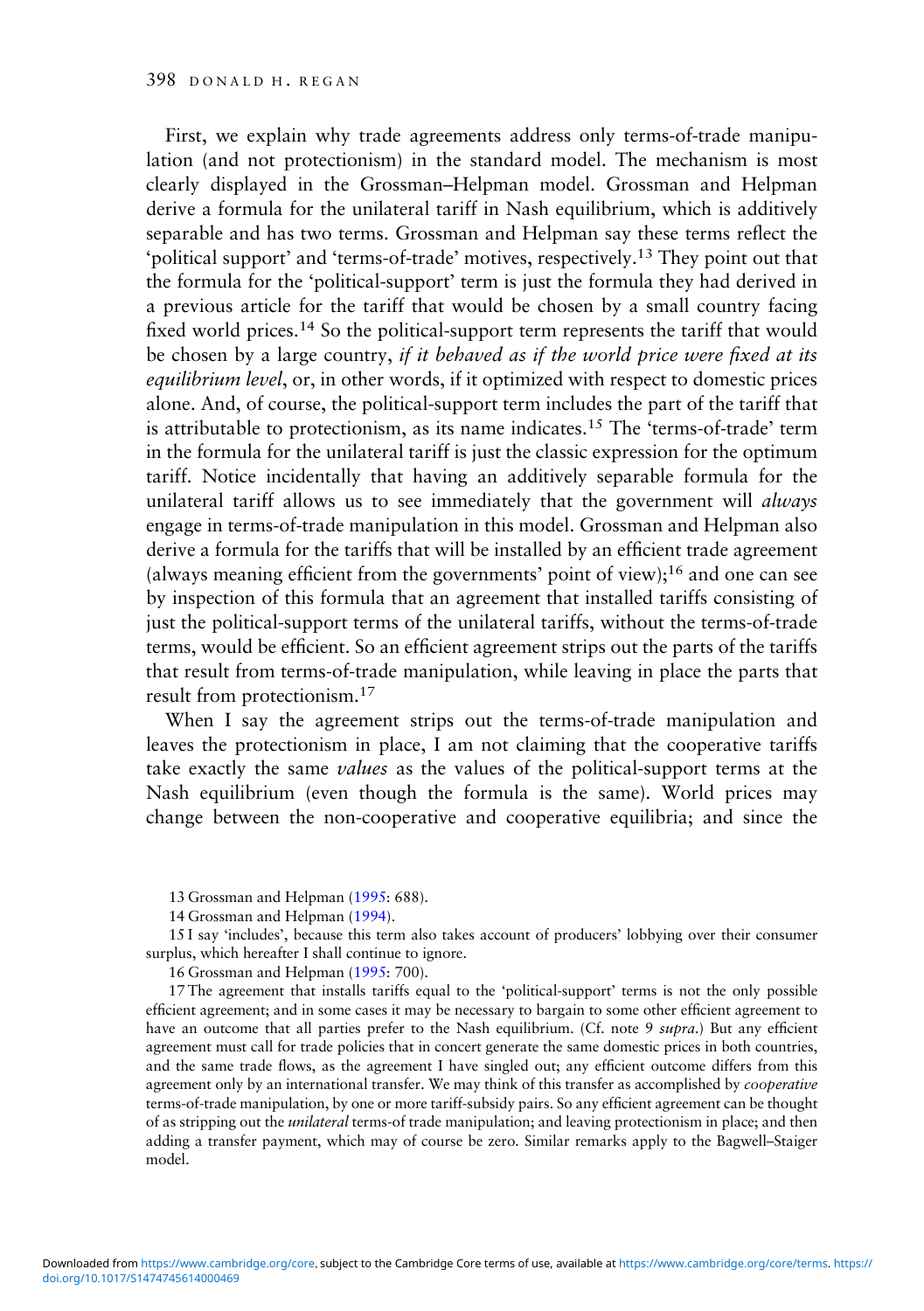political-support terms are evaluated at the equilibrium world prices, they may change as well. But the crucial point remains: in the cooperative tariffs, there is no terms-of-trade component, and the political motive operates without constraint at the equilibrium world prices. In that sense, the agreement strips out terms-of-trade manipulation and leaves protectionism in place.

Turning to the Bagwell–Staiger model, notice first that in this model, just as in the Grossman–Helpman model, governments will always have, and act on, terms-of-trade motivation.18 But Bagwell and Staiger also consider hypothetically governments that do not act on the terms-of-trade motive. A government that ignores the terms-of-trade motive will optimize with regard to the domestic relative price, while in effect treating the world price as fixed at its equilibrium level. Taking a liberty with Bagwell and Staiger's terminology, I shall call the tariff adopted by such a government the 'politically optimal tariff'. (This is a liberty, because Bagwell and Staiger actually define the 'politically optimal tariffs' only as the noncooperative equilibrium tariffs that result when both governments behave this way.) The 'politically optimal tariff' is the analogue, in the Bagwell–Staiger formalism, for the 'political-support' term in Grossman–Helpman; it represents the protectionist component in the unilateral tariff. Bagwell and Staiger prove that, when adopted by both governments, the politically optimal tariffs are efficient (from the governments' point of view, of course). Bagwell and Staiger also prove that the Nash equilibrium tariffs, which reflect both the political and terms-oftrade motives, are higher than the politically optimal tariffs. So an efficient trade agreement reduces tariffs, moving us from the Nash equilibrium tariffs to the politically optimal tariffs. In other words, just as in Grossman–Helpman, the agreement eliminates the part of the tariff that is motivated by terms-of-trade considerations, and it leaves in place the part of the tariff motivated by protectionist considerations.<sup>19</sup>

The idea that a model (any model) could say trade agreements do not address protectionism will be very counterintuitive for most readers. To make it more intuitive, note that a protectionist tariff can be understood as a Pigovian tax that internalizes a negative consumption externality (from the government's point of view) caused by the imported good. Each imported unit of the good displaces a domestically produced unit, and lowers the import-competing producers' profits, and thus costs the government a bit of political support. This is a negative effect on the government that consumers do not consider, and that the ordinary operation of the price mechanism does not internalize in the absence of a tariff. So, insofar as the tariff reflects only the government's protectionist motive, it merely

<sup>18</sup> This follows from the bedrock assumption that the government's welfare varies directly with the terms of trade (in their formalism,  $W_{pw}$  < 0). Bagwell and Staiger [\(1999:](#page-26-0) 220), (2002: 19).

<sup>19</sup> Bagwell and Staiger ([2002:](#page-26-0) 23–25), (1999: 221–224) (and remember the remarks on other efficient agreements in note 17 supra.)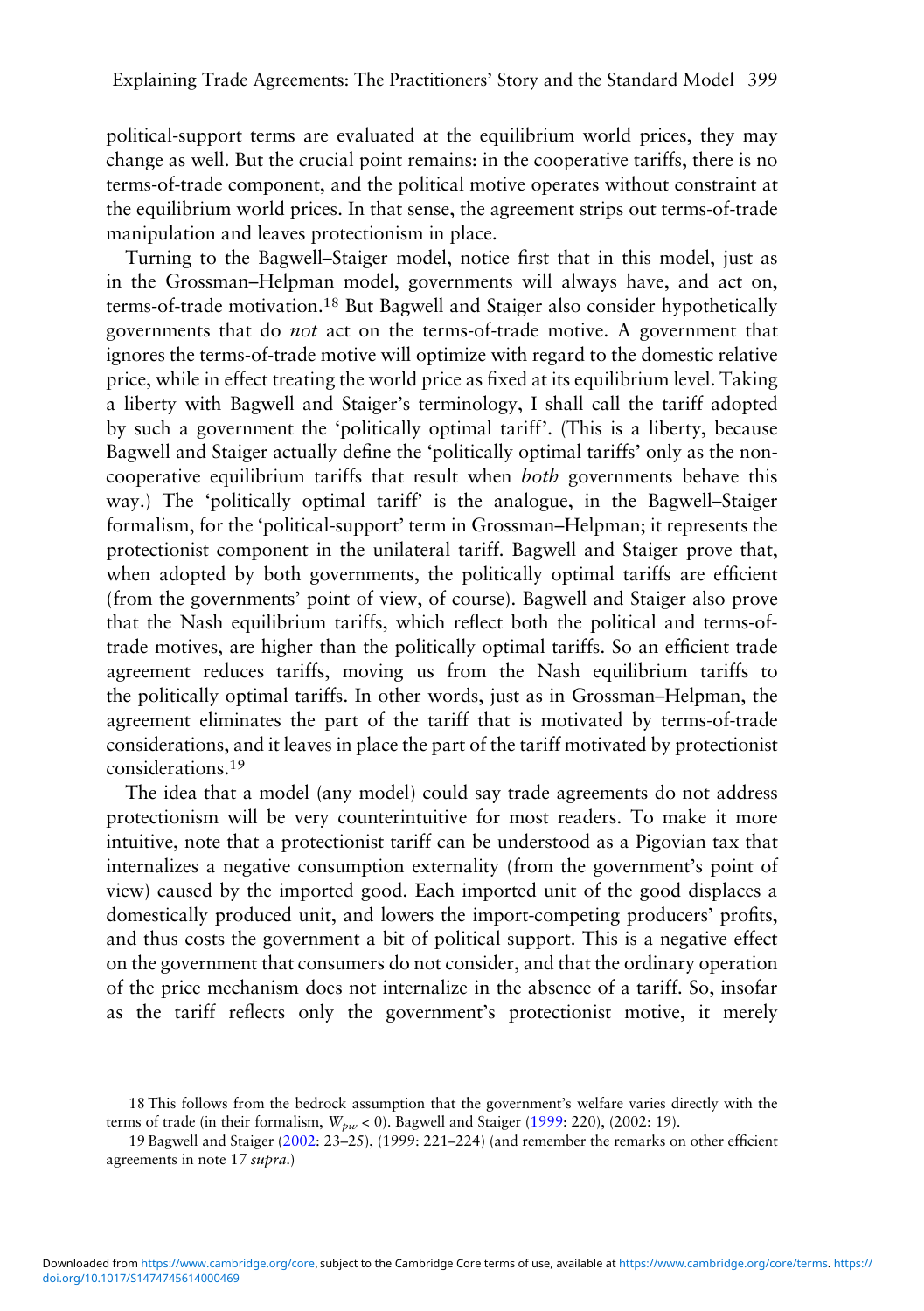neutralizes this consumption externality. Hence, protectionism is efficient, from the governments' point of view.<sup>20</sup>

So far, we have seen that even when governments have political motives in the standard model, the trade agreement does just what it does in the optimum-tariff story: it eliminates (only) terms-of-trade manipulation. We turn now to showing that the mechanism by which we get an agreement in the standard model is the same as in the optimum-tariff story: even if governments have political motives, politics plays no role in securing the agreement. To begin, notice that Bagwell and Staiger's 'politically optimal tariffs', which are defined as the tariffs that would be adopted in non-cooperative equilibrium by governments that ignore the terms-of-trade motive, are perfectly well-defined even for governments that have no political motives at all (in which case they, they are zero).<sup>21</sup> The same is true of Grossman and Helpman's 'political-support' terms.<sup>22</sup> To avoid being misled about the role of politics by Bagwell and Staiger's and Grossman and Helpman's names for these tariffs or tariff terms ('politically optimal tariffs', 'political-support' terms), I shall rename them the 'non-exploitive optimal tariffs'. So the 'non-exploitive optimal tariffs' are defined as the non-cooperative tariffs that would be adopted by governments that ignore the terms-of-trade motive. This is just a renaming; but it makes it easier to see that the relevant concept applies equally, whether governments have political motives or not. In our new terminology, what we learned in the preceding paragraphs about the Bagwell– Staiger and Grossman–Helpman models is that the non-exploitive optimal tariffs are efficient.

Next, I define the 'net non-exploitive return' as the sum of all the benefits and costs to the home government of its tariff, but exclusive of the terms-of-trade benefit (or cost, in the case of an export subsidy). Once again, this definition of the 'net non-exploitive return' applies equally, whether governments have political motives or not. If the government has political motives, then all the political benefits and political costs of the tariff are counted in the net non-exploitive return, along with the cost in domestic distortion; but if the government does not have political motives, the net non-exploitive return is just the domestic distortion. Note that the net non-exploitive return is maximized at the non-exploitive optimal tariff.

Now, to establish that politics plays no role in explaining why we get an agreement in the standard model, we give a perfectly general explanation for why

22 Grossman and Helpman do not point this out, but it is easily confirmed by setting the parameters in their definition of the 'political-support' term to reflect the assumption that no producer groups organize.

<sup>20</sup> At this point, the reader may wonder, 'If protectionist tariffs are efficient, why are they reduced in the practitioners' story?' We have already hinted at the answer. In the practitioners' story, as we explain in Section 4, the mere fact of negotiating over an agreement changes the political forces on the government. So what was efficient before, and what is efficient in the standard model, is efficient no longer.

<sup>21</sup> Bagwell and Staiger point this out (2002: 25), (1999: 223).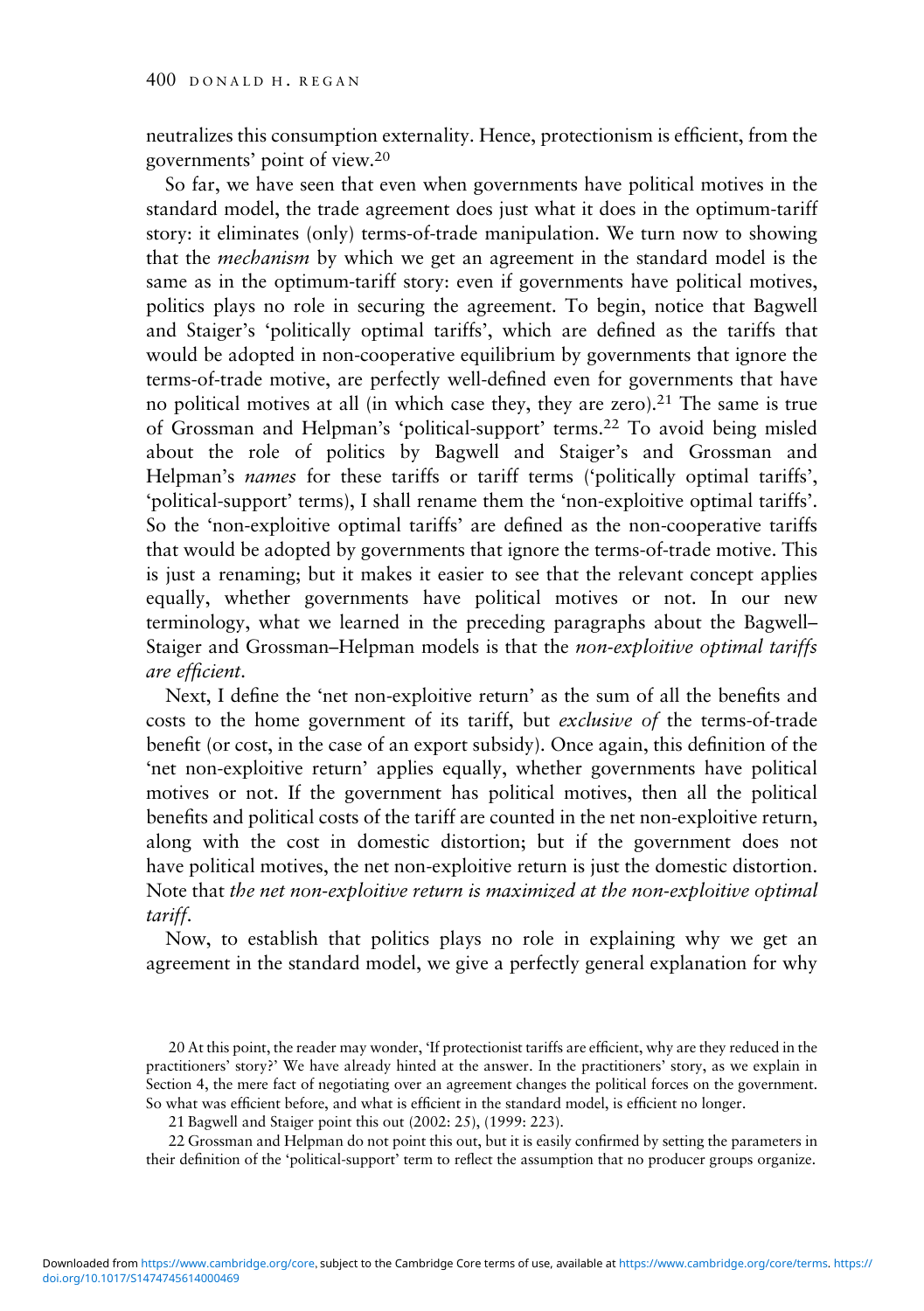we get an agreement, which makes no reference to politics at all. (The explanation will be easily recognized as a generalization of the optimum-tariff story.) In the standard model, rational governments always have, and act on, terms-of-trade motives, which leads them to impose unilateral tariffs that are higher than the non-exploitive optimal tariffs. But, for each government, the terms-of-trade benefit from having a tariff higher than the non-exploitive optimal tariff comes at the cost of a reduction in the net non-exploitive return (which is maximized at the non-exploitive optimal tariff). Suppose now that each government agrees to reduce its tariff to the non-exploitive optimal level. (This corresponds to giving up the optimum tariffs in the optimum-tariff story.) We already know such an agreement would be efficient. And if the countries are the same size, it would also be terms-oftrade neutral, so it would allow each government to secure the same terms-of-trade outcome it gets by its unilateral terms-of-trade manipulation, without the attendant reduction in its net non-exploitive return. So both governments can be made better off by the agreement. If the countries are not the same size, then we may need to supplement the move to the non-exploitive optimum with an international transfer, to make the agreement terms-of-trade neutral. But this again gives us an agreement that allows both governments to secure their non-cooperative terms-of-trade outcome, without the attendant reduction in their net non-exploitive return. So both are made better off. As promised, this is a straightforward generalization of the optimum-tariff story.

We now have a perfectly general explanation of why there will be a trade agreement in the standard model, which makes no reference to politics. Unilateral terms-of-trade manipulation leads to a non-cooperative equilibrium with tariffs higher than the non-exploitive optimum, and a terms-of-trade neutral agreement that eliminates the terms-of-trade manipulation then moves us to the (efficient) nonexploitive optimum. If political motivation is present, it is taken into account in calculating the net non-exploitive return and the non-exploitive optimal tariffs. So politics helps to determine the terms of the agreement. But the explanation for why there will be an agreement is exactly the same, whether the governments have political motives or not. And note that the fundamental description of the terms of the agreement as the non-exploitive optimal tariffs is also exactly the same, whether the governments have political motives or not. For understanding the agreement, the politics is epiphenomenal.<sup>23</sup>

23 It is worth explaining concretely why getting an agreement in the standard model does not require mobilizing exporter support (as it does in the practitioners' story). Suppose import-competing producers are organized, and exporters are not. There will be a loss in political support from the import-competing producers when we move to the non-exploitive optimum, but that loss is more than compensated for just by the reduction in the domestic deadweight loss, because moving to the non-exploitive optimum increases the net non-exploitive return. So, we get a trade agreement even when import-competing producers are organized, and exporters are not.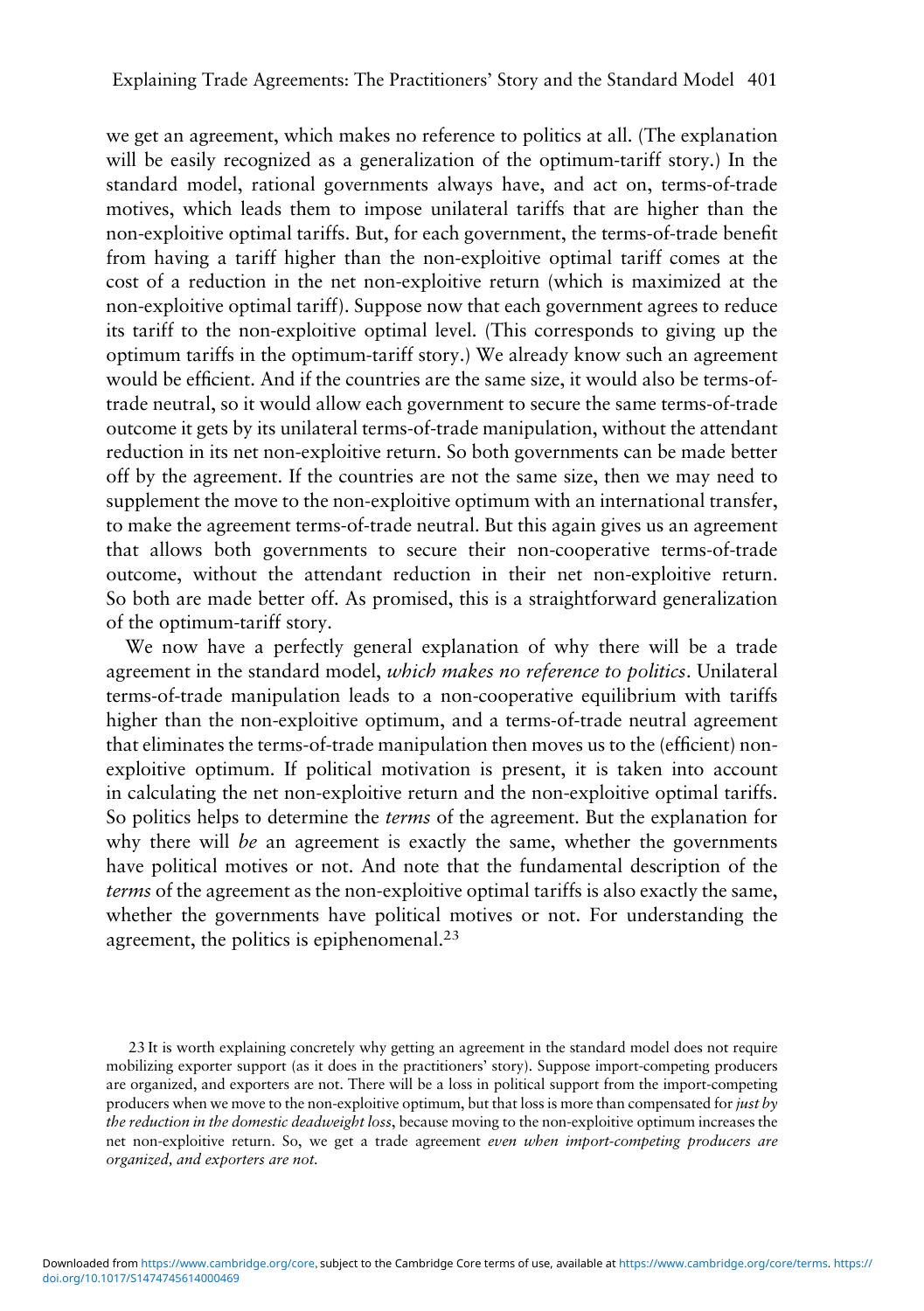#### 3. Denying the contradiction between the practitioners' story and the standard model

We now have two stories, both plausible, which contradict each other. The practitioners' story claims that a trade agreement can reduce protectionism; the standard model claims it cannot. As we shall see in Section 4, once we squarely confront the contradiction, it is not difficult to find the reasons for it. But people seem reluctant to confront the contradiction. Even the architects of the standard model sometimes argue that their model *can* explain trade agreements that address protectionism. In this section, I examine some of those arguments and explain where they go wrong. The fact that they are made at all confirms the deep-rooted appeal of the practitioners' story, and the near impossibility of actually believing the standard model.

#### 3.1 Is the practitioners' story just a specific case under the standard model?

Staiger and Alan Sykes have written: 'For Regan, the goal of trade agreements is to eliminate protectionism. But why do governments care about protection imposed by other governments? In our view, the answer lies in the fact that their exporters are harmed, and earn less on their export sales than otherwise. This is precisely the injury that terms-of-trade theory captures.' <sup>24</sup> But, contrary to Staiger and Sykes's claim, the injury from protectionism is not 'precisely the injury that terms-of-trade theory captures', assuming that by 'terms-of-trade theory' they refer to the standard model. In the standard model, trade agreements do not reduce protectionism; hence, they do not reduce the *injury* from protectionism.

It is true that in the practitioners' story, the reason Home cares about Foreign's protectionism is that it harms Home's exporters by reducing the world price of their exports (and thus Home can get political support from its exporters for negotiating down Foreign's protectionism). The injury Foreign's protectionism imposes on Home is mediated through the terms of trade; in that respect, it is like the injury that Foreign's terms-of-trade manipulation imposes in the standard model. Even so, in the standard model a trade agreement will eliminate Foreign's terms-of-trade manipulation (along with Home's), and it *will not* reduce Foreign's protectionism (nor Home's). So the injury from Foreign's protectionism, even though it is an injury mediated through the terms of trade, is not 'the injury that terms-of-trade theory captures'. In other words, the so-called 'terms-of-trade theory' does not capture all 'terms-of-trade injury'. The practitioners' story, in which trade agreements reduce protectionism, is not a special case of the standard model.<sup>25</sup>

25 One consequence of this discussion is that the widely used phrase 'terms-of-trade theory' is dangerously unspecific, and should be abolished from the literature.

<sup>24</sup> Staiger and Sykes [\(2009](#page-27-0): 31).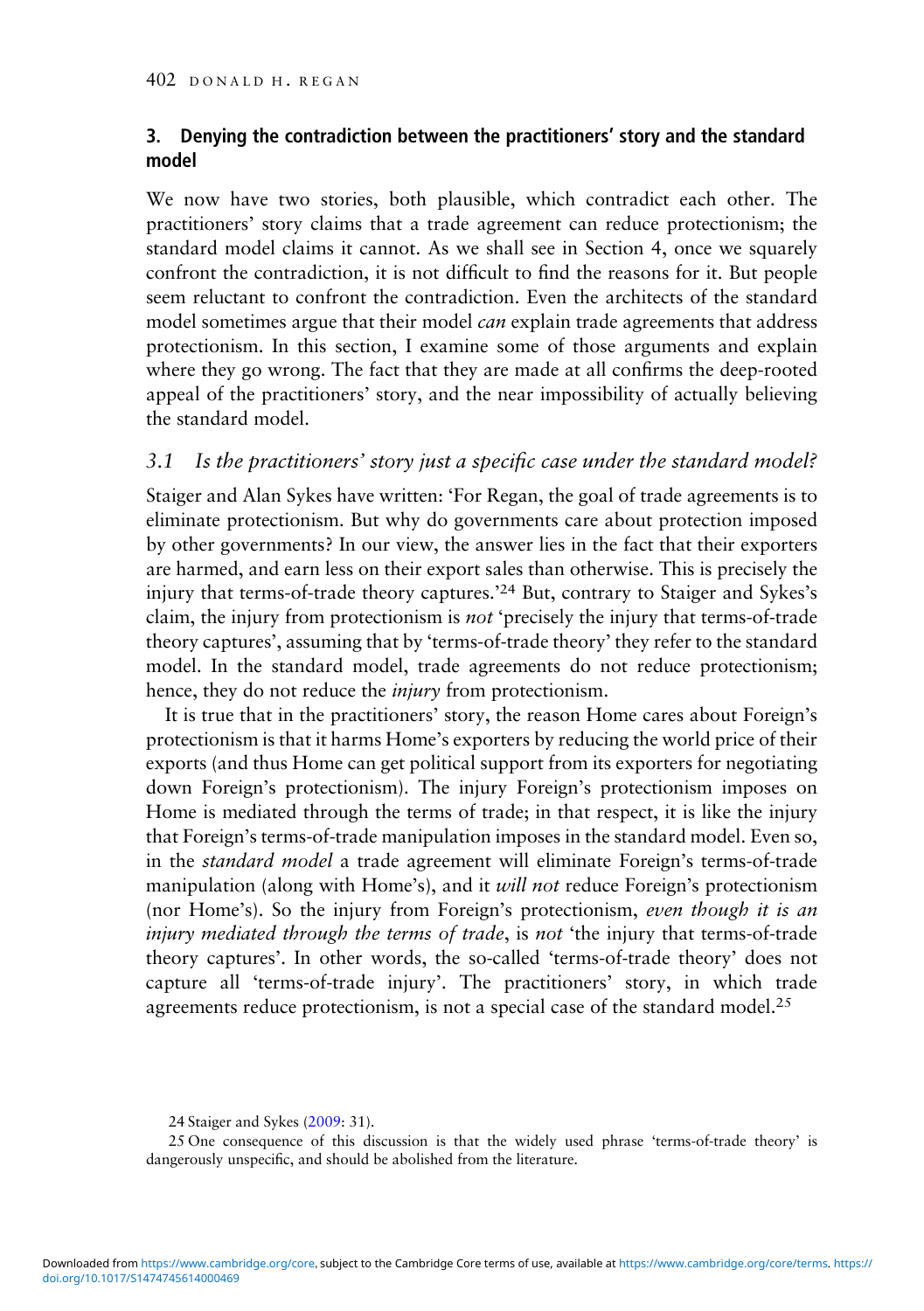Bagwell and Staiger make the same error when discussing Cordell Hull's thinking behind the Reciprocal Trade Agreements Act.<sup>26</sup> Hull's reason for wanting reciprocal liberalization was to mobilize exporter support for trade agreements; and Bagwell and Staiger point out that exporters would benefit because of the improved world price for their exports when the foreign tariff was lowered. True enough. But then Bagwell and Staiger say this shows that Hull's story can be represented in their own framework. This does not follow. We have just explained one reason why it does not follow: the tariffs Hull meant to reduce by his agreements, and did reduce, were protectionist tariffs, <sup>27</sup> and in Bagwell and Staiger's framework, trade agreements that reduce protectionist tariffs are impossible. A second reason is that in Hull's story, exporter politics plays a crucial role in securing an agreement. But we saw in Section 2 that in the standard model politics plays no role at all in explaining why we get an agreement. More specifically, in the standard model, we get an agreement *even when import*competing producers organize and exporters do not.<sup>28</sup>

Incidentally, Bagwell and Staiger also misstate the role of reciprocity in the practitioners' story when they say 'the ability of reciprocity to neutralize the adverse terms-of-trade implications of unilateral liberalization is the essence of [Cordell Hull's story]' as well as of their own story.<sup>29</sup> In Hull's story, which is to say the practitioners' story, the government is not motivated by terms-of-trade advantage when it *imposes* its tariff, and hence its objection to unilateral liberalization is not the terms-of-trade loss. Rather, its objection is the loss of the political support from import-competing producers that it sought when it imposed the tariff. And the benefit it seeks from its trading partner's liberalization is not the terms-of-trade improvement as such, but the political support from exporters that that improvement brings.

#### 3.2 Does the standard model allow agreements that reduce protectionism after all?

Grossman and Henrik Horn have written a paper for the American Law Institute's project on WTO law that is meant to explain the economics of trade agreements to lawyers.<sup>30</sup> In the paper, Grossman and Horn say repeatedly that a large country's unilateral trade policy creates international inefficiencies that call for a trade agreement regardless of the country's objectives. Thus, 'In our view, the fundamental rationale for the GATT is to help governments avoid externalities

30 Grossman and Horn [\(2012](#page-26-0)). I shall criticize one aspect of the paper. The paper also contains a great deal of valuable material about the structure of trade agreements, and how they develop over time, which I do not discuss.

<sup>26</sup> Bagwell and Staiger [\(2002:](#page-26-0) 63). Cf. Bagwell and Staiger ([1999](#page-26-0): 227, n. 20).

<sup>27</sup> See Schattschneider [\(1935\)](#page-27-0), Irwin ([2011](#page-27-0)).

<sup>28</sup> See note 23 supra.

<sup>29</sup> Bagwell and Staiger [\(2002:](#page-26-0) 63).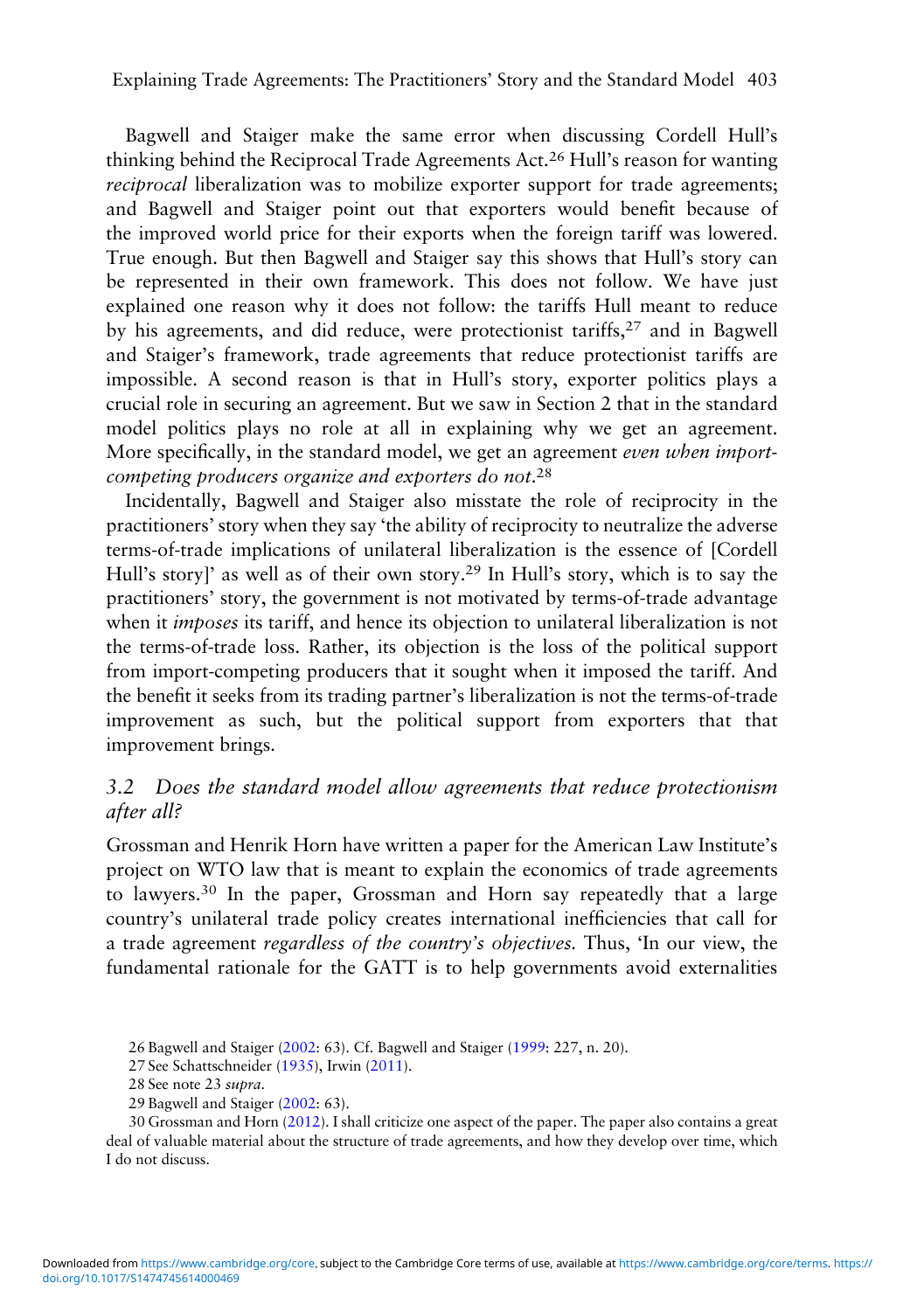from unilateral determination of policies. These externalities arise when governments reduce import demand in order to achieve their domestic policy objectives.' 31 '[T]he reason why governments prefer to invoke trade barriers is not important.' 32 'The more fundamental problem caused by unilateral tariff setting is that governments reduce trade volumes in order to achieve their objectives, whatever they may be.' <sup>33</sup> These quotes suggest that even pure protectionism creates the grounds for a trade agreement. But Grossman and Horn give no explanation of how a trade agreement can reduce protectionism. As we shall see, the only explanation they give for trade agreements is the standard model, in which the agreement will not address protectionism.

There is a sense in which Grossman and Horn are right that, in their model, there will be a trade agreement whatever the government's purpose. In their model, the government will always act on the terms-of-trade motive, whatever other objects the government may or may not have; $34$  and this terms-of-trade manipulation will always provide the grounds for a trade agreement. But the statements quoted in the previous paragraph seem to suggest that protectionism by *itself* would give rise to a trade agreement, which is a different claim, and inconsistent with their model.

Grossman and Horn appear to offer two explanations for trade agreements; but the explanations are in fact the same, and they are both the standard model. Section 4 of their paper sets out what they refer to as the 'National Market Power Model', which is straightforwardly the standard model. Grossman and Horn first explain the traditional optimum tariff for a national-income-maximizing country;<sup>35</sup> then they explain why such an optimum tariff is globally inefficient, and they give the optimum-tariff explanation for a trade agreement between two countries with optimum tariffs;<sup>36</sup> then, citing Bagwell and Staiger, they point out that even if governments have political motives and engage in protectionism, they will still also 'exploit national market power', and so 'fundamentally the same explanation for the existence of trade agreements' applies as with national-income-maximizing governments.<sup>37</sup> Here Grossman and Horn are explicit that the explanation for the trade agreement depends on the fact that the governments engage in terms-of-trade manipulation (whether or not they also engage in protectionism).

<sup>31</sup> Ibid.: 61.

<sup>32</sup> Ibid.: 19.

<sup>33</sup> Ibid.: 45.

<sup>34</sup> See text between notes 15 and 16 supra (which, strictly speaking, was about the Grossman-Helpman model, but it is all the same). See also the further arguments in each of the next three paragraphs. And note Grossman and Horn's statement: 'Governments may set positive tariffs to cater to particular constituents, but the resulting tariffs will be even greater than what would result from constituent pressures due to the temptation they have to exploit national market power'. Ibid.: 42.

<sup>35</sup> Ibid.: 33–36.

<sup>36</sup> Ibid.: 36–38.

<sup>37</sup> Ibid.: 42.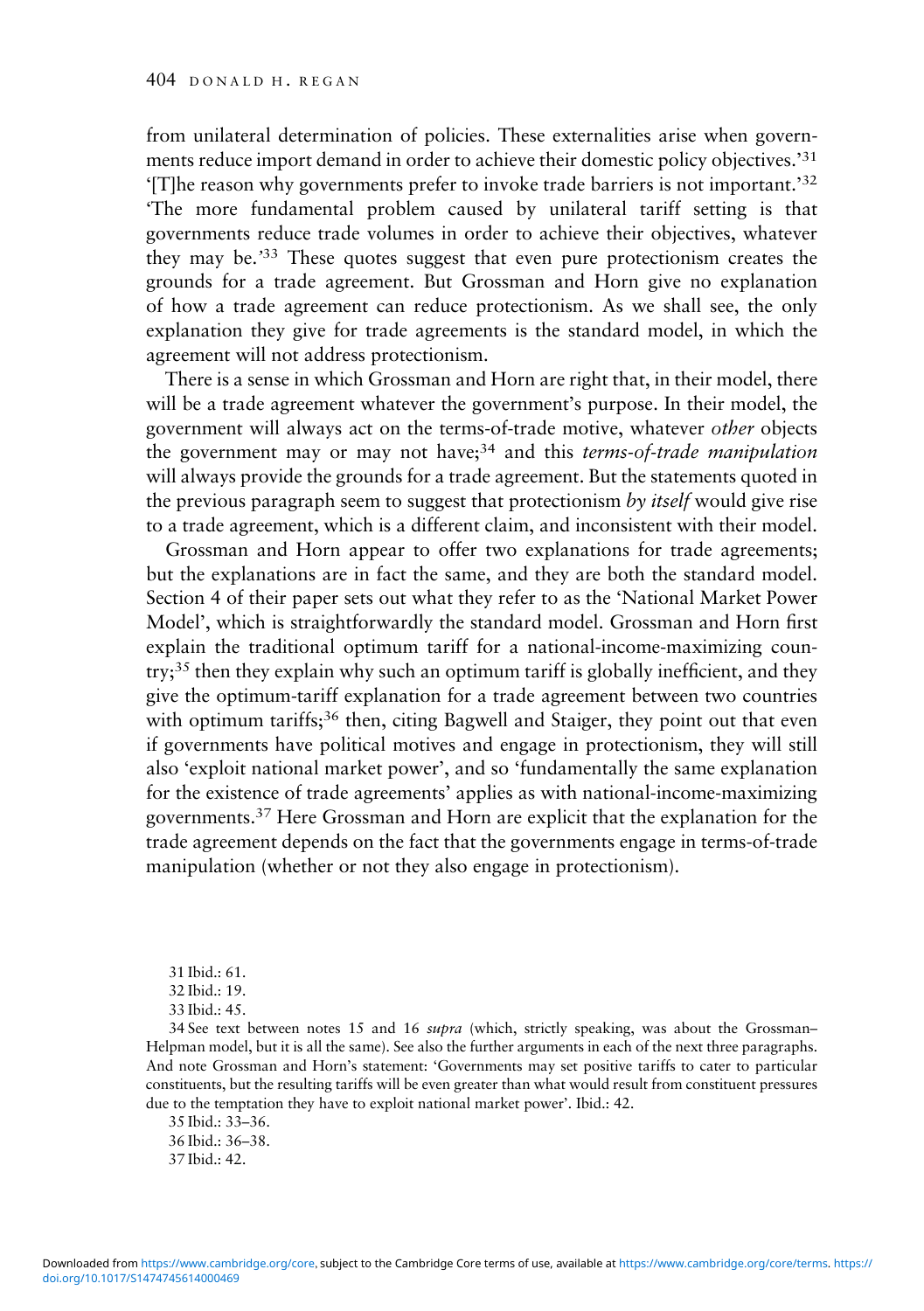Section 3 of Grossman and Horn sets out an 'International Externalities Model' of trade agreements. Grossman and Horn appear to suggest that this model is more general. But we shall see that even in this model, the authors implicitly assume that governments engage in terms-of-trade manipulation, and they explain only why there will be an agreement to eliminate that; there is no explanation of how an agreement could eliminate protectionism. First, Grossman and Horn impose three assumptions about each government's objective function: (1) starting from a zero tariff, the government has an incentive to raise the tariff; (2) as Home's tariff is gradually increased, with Foreign's tariff held constant, Home's welfare first increases and then declines; (3) Home is always hurt by an increase in Foreign's tariff.<sup>38</sup> Next, they expound the concepts of a best response function and a Nash equilibrium, and they give a diagrammatic explanation of why a trade agreement can make both countries better off than in the Nash equilibrium.<sup>39</sup> They also give a very brief 'mathematics-in-words' explanation. They explain that, starting from the Nash equilibrium, 'A small change in the Home tariff would reduce the Home government's welfare only slightly (because a near-optimal choice yields almost the same welfare as an optimal choice), but would provide clear political gains to the Foreign government. [And similarly, mutatis mutandis, for a small change in Foreign's tariff.]' <sup>40</sup> This is a solid argument, but on analysis it turns out to be just a new version of the familiar argument that *terms-of-trade manipulation* will create the occasion for a trade agreement. Grossman and Horn's assumptions guarantee that the governments will engage in terms-of-trade manipulation. To see why, notice first that their assumption (3) tells us two things: it tells us that each country is large; and it also tells us that each government's welfare function depends directly on the terms of trade. Also, by definition, in the Nash equilibrium each government optimizes. (Grossman and Horn rely on that fact when they say that a small change in Home's tariff has a negligible effect on Home's welfare.) But if some country is large, so that the government can affect the terms of trade, and if the government's welfare function depends directly on the terms of trade, and if the government optimizes, then the government will necessarily engage in termsof-trade manipulation. So what Grossman and Horn prove in their Section 3 is still just the familiar proposition that when governments engage in terms-of-trade manipulation, there is room for a trade agreement. Their argument suggests no reason to think that the trade agreement will do anything more than eliminate the terms-of-trade manipulation. This is still the standard model.

Grossman and Horn also describe a concrete example in which they claim that a trade agreement will reduce protectionism. But the example does not work. Grossman and Horn consider what happens in the Grossman–Helpman model

38 Ibid.: 18–19. 39 Ibid.: 19–24. 40 Ibid.: 23.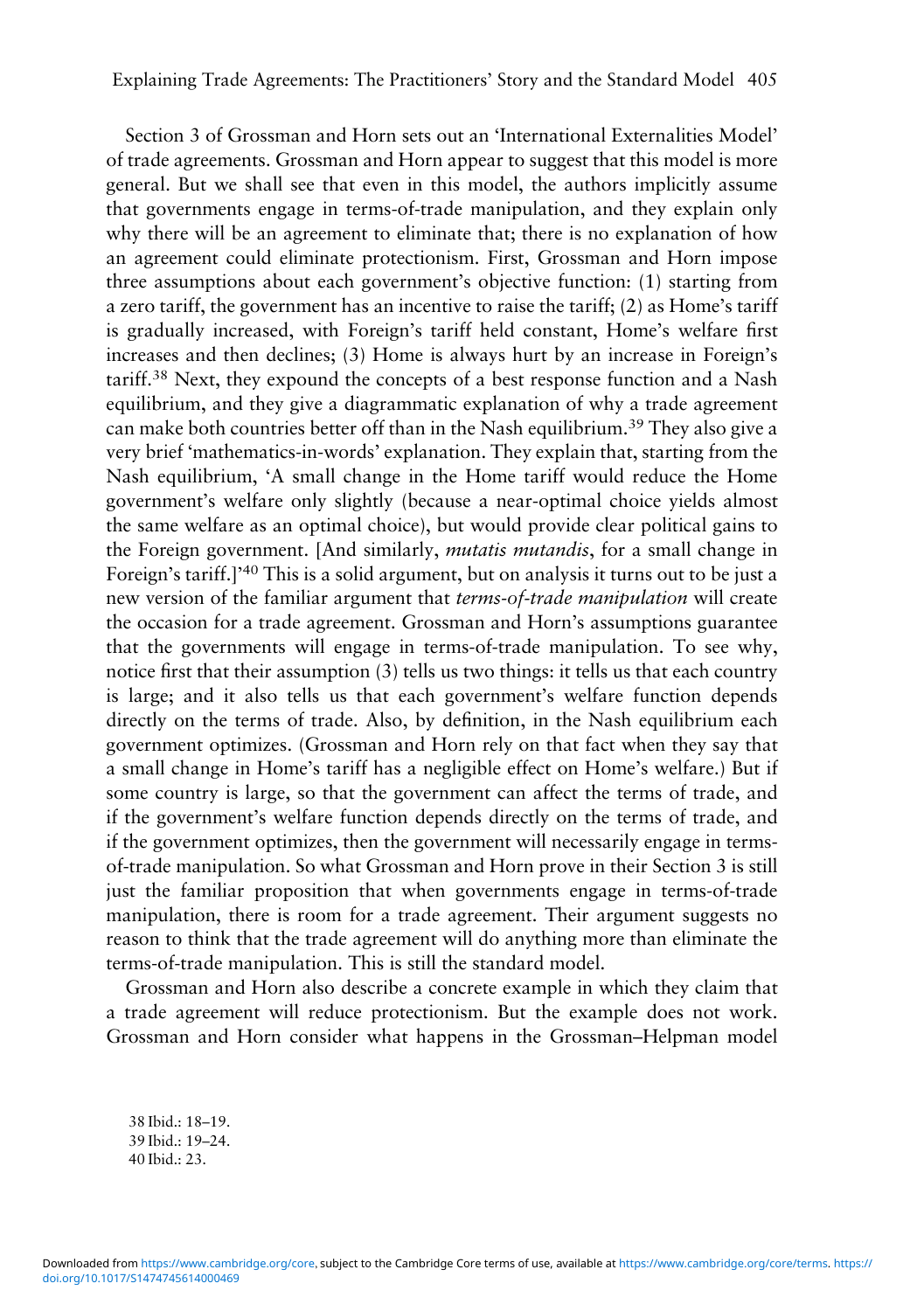if (a) the government puts a zero weight on social welfare and cares only about its campaign contributions, and (b) special-interest groups constitute only a negligibly small proportion of the population and hence receive only a negligible fraction of the tariff revenue, so that they do not lobby over tariff revenue. As Grossman and Horn say: 'In this case, governments will choose their tariffs solely in view of the campaign contributions they are offered, which will in turn be based on the protection that special interests gain from tariffs and not on the revenues that are generated.' Grossman and Horn claim that even in this situation, where the tariffs are pure protectionism, the tariffs will still be inefficiently high, and there will be a trade agreement.<sup>41</sup> But, in fact, if we set the parameters of the Grossman–Helpman model to reflect assumptions (a) and (b), the unilateral tariffs and the tariffs required by an efficient agreement become either infinite or indeterminate (depending on whether the relevant sector is organized or not).<sup>42</sup> So we cannot make assumptions (a) and (b) concurrently without going beyond the domain of the Grossman–Helpman model. This is another route to our previous conclusion that there must always be terms-of-trade manipulation in the model, which explains the trade agreement. Grossman and Horn have given no explanation of how a trade agreement might reduce protectionism, either in the Grossman– Helpman model, or in their own general approach.

#### 4. Accounting for the difference between the practitioners' story and the standard model

Once one confronts squarely the fact that the practitioners' story and the standard model say very different things about trade agreements, it is not hard to explain the difference. The practitioners' story and the standard model make different assumptions about which producer groups lobby in which contexts, and for what; and they also make different assumptions about what favors governments are willing to provide.

The practitioners' story treats exporters as inert in the non-cooperative context. Exporters rouse themselves only to lobby in favor of some proposed trade agreement. Of course, proponents of the practitioners' story are aware that in the real world some exporters lobby for and even secure unilateral export subsidies.

<sup>41</sup> Ibid.: 42–43.

<sup>42</sup> It is not necessary or convenient to reproduce here the complete formulas for the unilateral and cooperative tariffs. The crucial bit is the first multiplicand in the first term of the unilateral tariff (which is also the only term of the cooperative tariff). This multiplicand is  $(I_{ii} - \alpha_I)/(a + \alpha_I)$ , where  $I_{ii}$  is an indicator variable that equals one if industry *i* is organized and zero otherwise;  $\alpha_{\rm L}$  is the fraction of all voters that belong to organized industries; and a represents the government's weighting of a dollar of social welfare compared to a dollar of campaign contributions. Now, assumption (a) in the text means that  $a = 0$ , and assumption (b) in the text means that  $\alpha_L = 0$ . So the multiplicand becomes  $(1 - 0)/(0 + 0)$ , which is infinite, if the relevant industry is organized, and  $(0 - 0)/(0 + 0)$ , which is indeterminate, if the relevant industry is not organized. See Grossman and Helpman [\(1995:](#page-26-0) 688, 700).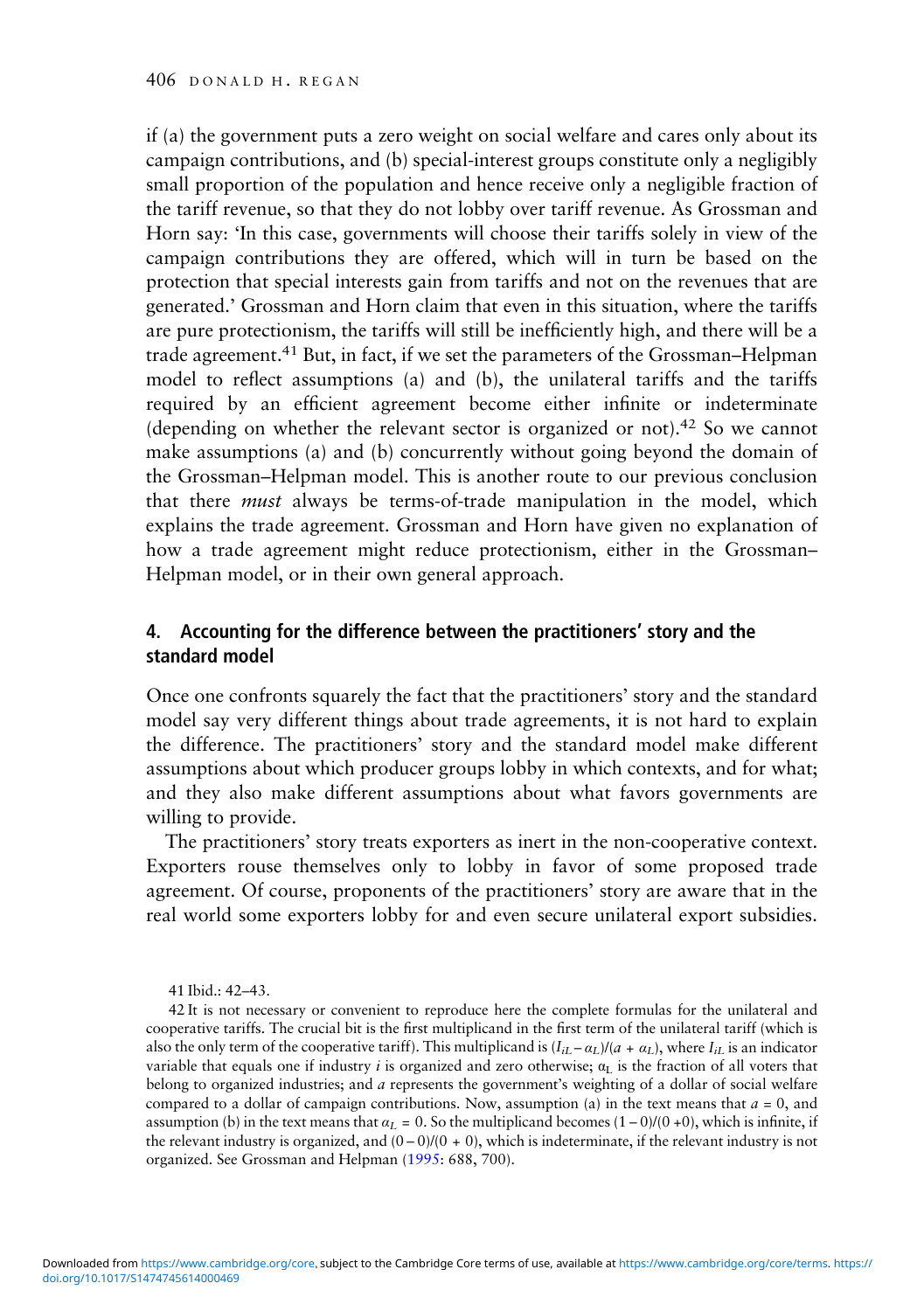But that is not a problem, as long as there are *some* exporter groups that do not lobby (or do not lobby successfully) in the non-cooperative context, but who would lobby for a trade agreement. Those are the groups that are necessary for the practitioners' story to produce a trade agreement.

The standard model, in contrast, assumes that any exporters who would lobby in the cooperative context for a trade agreement also lobby in the non-cooperative context.43 In the Grossman–Helpman model, they lobby for export subsidies. In the Bagwell–Staiger model, they lobby against a tariff. But, of course, their lobbying against a tariff in the Bagwell–Staiger model could in principle result in an import subsidy, which would be equivalent to an export subsidy in this two-good model. So we can regard exporters in the Bagwell–Staiger model either as lobbying against a tariff or as lobbying for an export subsidy, and we shall adopt both perspectives in our discussion below.

Both versions of the standard model share another important assumption. They assume that governments make no distinction between the fiscal cost of benefitting exporters through a trade agreement (which takes the form of tariff revenue foregone) and the fiscal cost of benefitting exporters through a subsidy (which takes the form of out-of-pocket expenditure). This assumption is at odds with the practitioners' conventional wisdom, which assumes governments will be less willing to spend on subsidies than to give up tariff revenue.

So, the practitioners' story and the standard model make different assumptions, both about who lobbies when and for what, and about the government's willingness to respond in various ways. These assumptions explain the different conclusions about whether trade agreements will reduce protectionism. In the standard model, any exporters who would lobby for a trade agreement also lobby in the non-cooperative context, and the government is as willing to benefit them by subsidies as by a trade agreement. As a consequence, it turns out that whatever the government would have been willing to do for these exporters by making a trade agreement, it will already have done for them by unilateral tariff-reductions or subsidies. There will simply be nothing left for a trade agreement to do on the political front (which is why the trade agreement will address terms-of-trade manipulation, but not protectionism). In contrast, in the practitioners' story, there are at least some exporters who lobby (or who lobby successfully) only in the cooperative context. So the political forces for liberalization are not fully active in the non-cooperative context, and the political forces for protection are effectively over-represented in that context. That is why an agreement will reduce protectionism.<sup>44</sup>

44 Notice that even though trade agreements reduce protectionism in the practitioners' story, and not in the standard model, it does not follow that we are better off if the practitioners' story is true. Because

<sup>43</sup> Bagwell and Staiger assume this implicitly by having the same welfare function for the government in the non-cooperative and cooperative contexts. Grossman and Helpman use the same index variable to represent 'organized/unorganized' in both the non-cooperative and the cooperative contexts.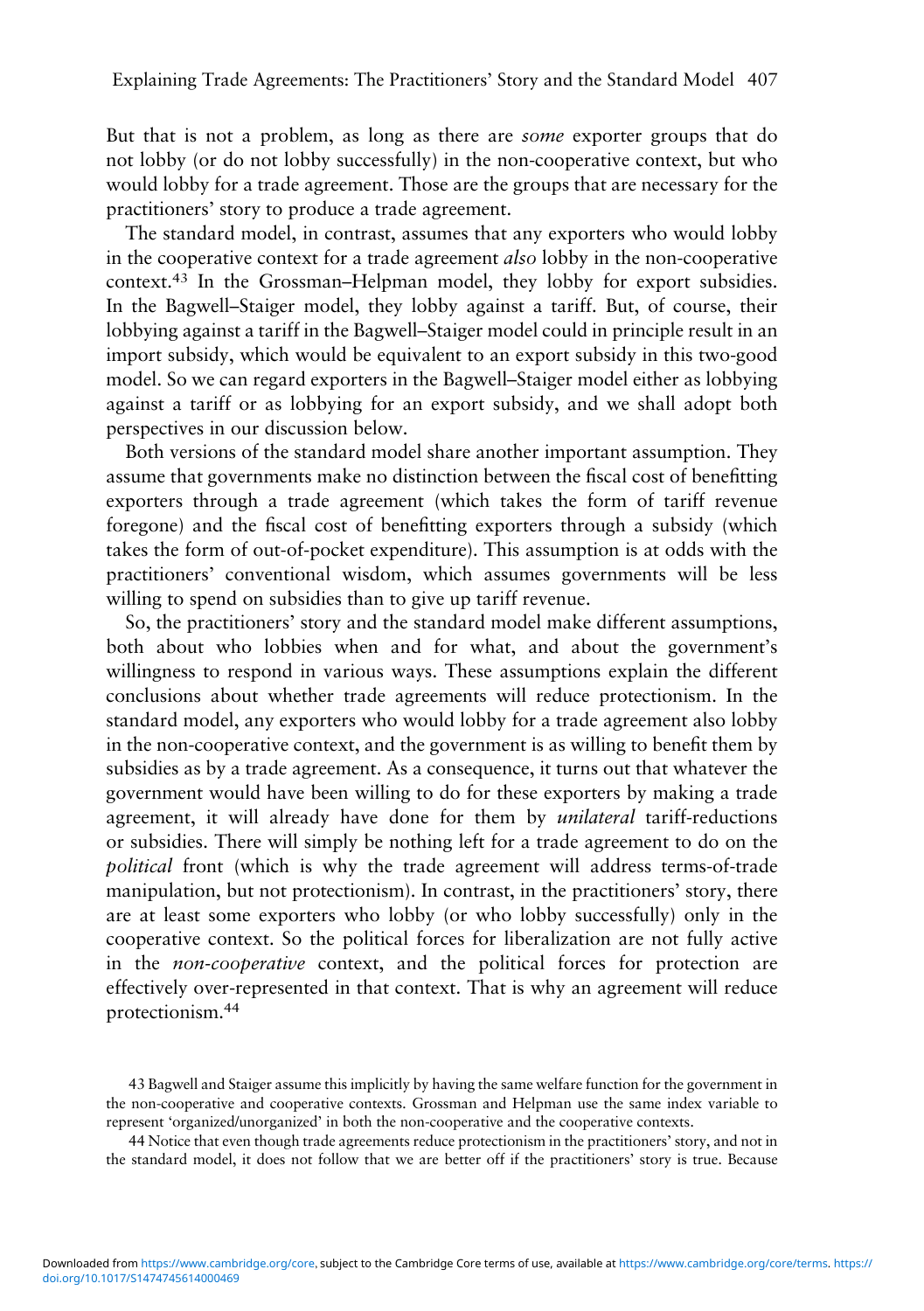Which account of trade agreements makes the more plausible assumptions? The argument for the assumptions of the standard model is simple: the behavior the standard model assumes is required of informed and rational agents, whether exporters or governments. It would be irrational for exporters who would lobby for a trade agreement not to lobby for unilateral policies that would secure equivalent benefits for themselves. And it would be irrational for a government to distinguish between tariff revenue foregone and out-of-pocket expenditure on subsidies, since they are both just reductions in the fiscal balance.

And yet, most people, both practitioners and economists in their informal thinking, implicitly assume that some exporters are active only when an agreement is under discussion. Why might that be? Let us start with an issue that is not the most important, but is a convenient point of entry. In the Bagwell–Staiger model, exporters lobby against tariffs in the unilateral context. Bagwell and Staiger have argued that to assume otherwise is to assume exporters cannot be brought to understand Lerner equivalence.<sup>45</sup> But if we look at the real world, we don't seem to see many exporters lobbying against tariffs. Jagdish Bhagwati has written, concerning the proposition that protectionism damages exporters: '[I]t is not uncommon to find trained economists who fail to grasp the relationship. It is not surprising, therefore, that export interests have not generally been mobilized in opposition to import-competing industries' demands for protection.' <sup>46</sup> Even if exporters do grasp the relationship, there can still be reasons for them not to lobby against unilateral tariffs. As Wilfred Ethier has pointed out, in a world with many goods, exporters can know in principle that their own government's tariffs hurt exports, without knowing in practice just how much any particular tariff harms exports of any particular good. So no exporter group knows how much it should pay for what reductions in which home tariffs. In contrast, exporters can see just how they will be benefited by a reduction in Foreign's tariff on their product.<sup>47</sup> Robert Hudec also observed that exporters mostly do not lobby against tariffs, but he offers yet a third explanation: 'It is often very bad public relations to oppose a fellow citizen's petition for help from his/her government when there is no visible direct interest at stake.' In effect, each producer group treats trade policies as primarily the business of the producers directly affected; so even though exporters are indirectly affected by tariffs, they treat tariffs as not really their business, and they leave lobbying over tariffs to import-competing producer groups. But Hudec goes on to note that exporter groups can lobby for trade agreements, because then

45 Bagwell and Staiger [\(2002:](#page-26-0) 31).

47 Ethier ([2004](#page-26-0): 305–06); cf. Destler ([2005](#page-26-0): 5).

exporters are fully active in the non-cooperative context in the standard model, there will be less (net) protectionism to worry about in the standard model. So we may be equally well off whichever account is true – provided that we *know* which account is true, and guide our actions concerning trade agreements by the true account.

<sup>46</sup> Bhagwati [\(1988:](#page-26-0) 73).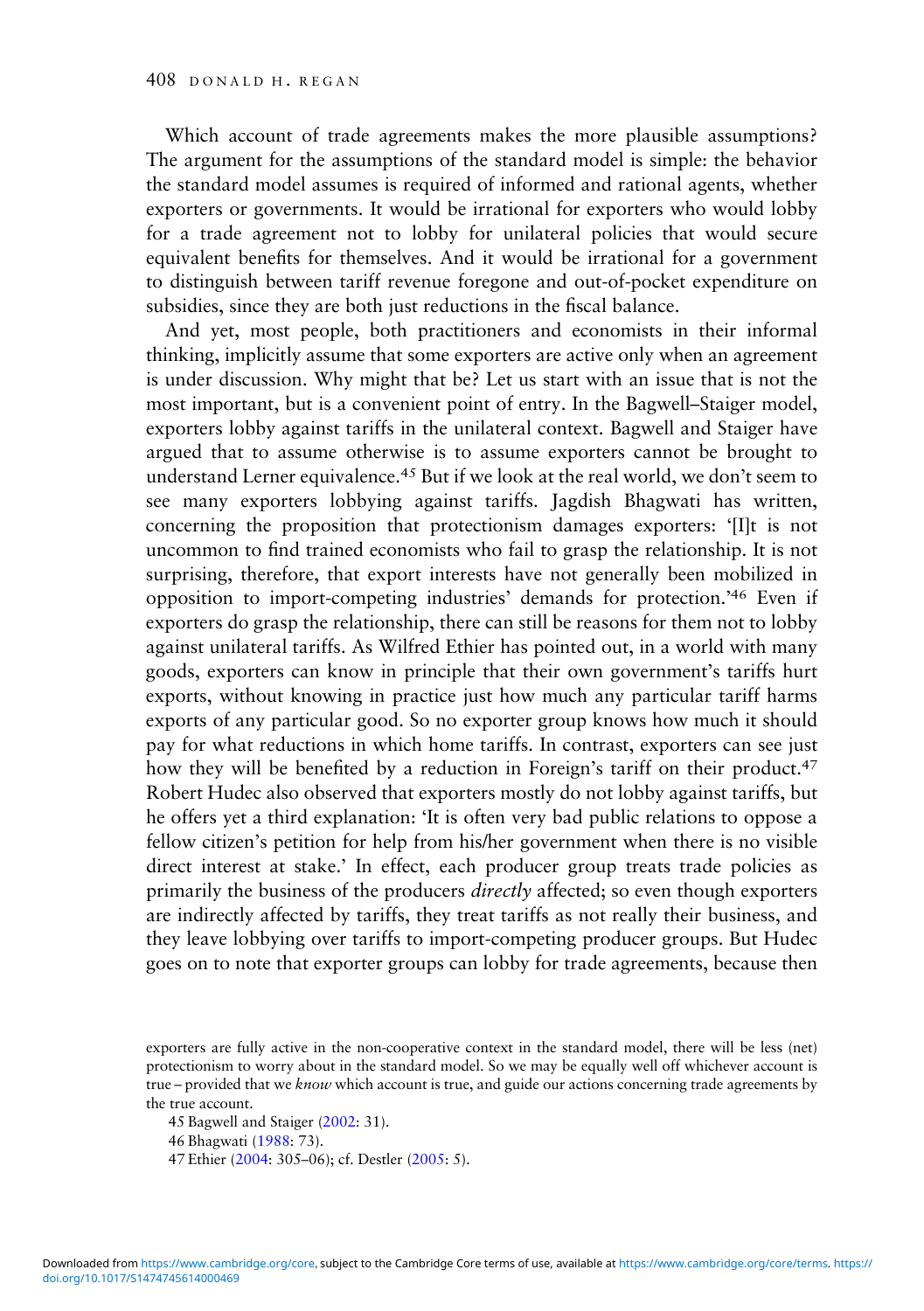they are not just lobbying against their own country's tariffs, they are lobbying for a reduction in foreign tariffs, which will affect them *directly*.<sup>48</sup>

This raises the question of why the practitioners' story implicitly assumes that (at least) some exporters do not lobby for export subsidies, which also affect them directly. One possible answer is that most exporters do not lobby for export subsidies, because they think they are unlikely to get them. Arthur Dunkel and Frieder Roessler, discussing a different but related issue, have suggested that governments are reluctant to offer production subsidies to import-competing industries as an alternative to tariffs because of the expenditure involved, even when the subsidy would be more efficient.<sup>49</sup> This example is specially significant because the subsidy Dunkel and Roessler were considering does not have the termsof-trade cost associated with an export subsidy. (A production subsidy for an import-competing industry would improve the terms of trade.) So the example suggests by extension that *even a government that is not concerned with the* terms-of-trade cost of an export subsidy might still be reluctant to help exporters by that means. For a different example, consider that in a purely domestic context it is usually easier for an interest group to get a subsidy in the form of a tax expenditure than to get the same subsidy by an explicit transfer. This would appear as irrationality on the part of the government in any formal model that looks only at the balance in the treasury. But it may not be irrational at all (from the government's point of view) in a larger political and cultural context. For example, the government may prefer the tax expenditure because it is a less transparent mechanism for conferring focused benefits; or it may prefer it because the tax expenditure can be sold in some quarters as a tax cut; or because using the tax expenditure mechanism reduces the overall budget, even though it does not affect the balance.

There may be other reasons of political culture why export subsidies seem so much less popular than tariffs as an instrument of politically motivated trade policy. For example, there is a tendency in the general political culture to understand trade relations through the metaphor of a war for markets. In this war, tariffs are defensive weapons, holding the home territory for its natural occupants, domestic producers. In contrast, export subsidies are offensive weapons, seeking to annex foreign market territory. In the modern world, we are suspicious of invaders, even when the invaders are us. The international trade community seems to share this bias. The GATT/WTO has never proposed to eliminate tariffs completely, even though it attempts to reduce them. Export subsidies, in contrast, are absolutely prohibited by the WTO,<sup>50</sup> and they were strongly discouraged even in the GATT.<sup>51</sup>

<sup>48</sup> Hudec [\(1993:](#page-27-0) 315–316).

<sup>49</sup> Dunkel and Roessler [\(2012](#page-26-0): 224–225).

<sup>50</sup> Agreement on Subsidies and Countervailing Measures, Art. 3.1(a).

<sup>51</sup> GATT Art. XVI, Section B.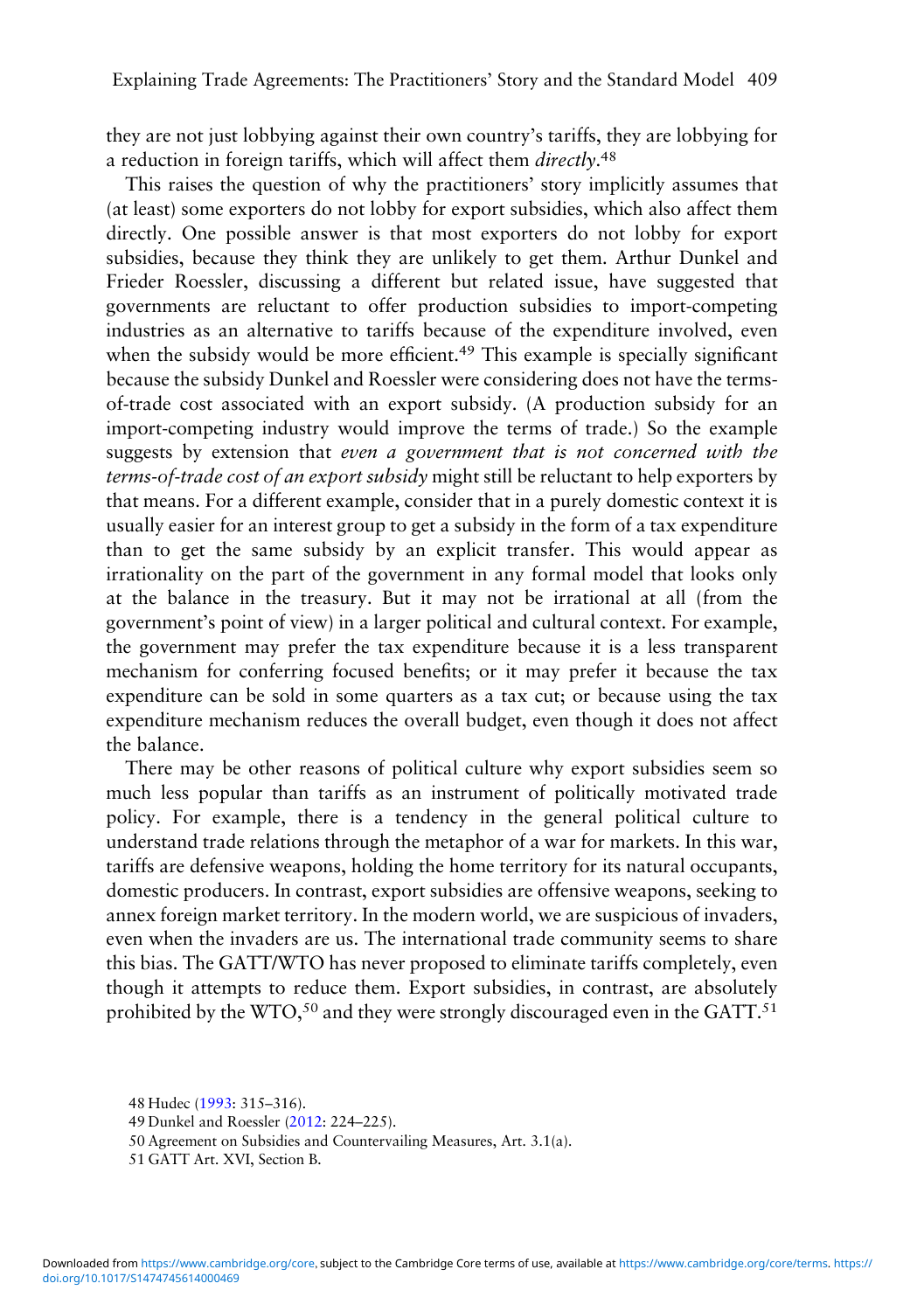The last three paragraphs are far removed from any formal model. But considerations of political culture are real, even when they are amorphous. They may account for behavior by governments or exporters that would be irrational in the standard model, or in any familiar sort of model. They may explain why that behavior is perfectly rational in the context of real-world politics.

Our discussion strongly suggests that the governments' reluctance to grant export subsidies is the reason, or an important reason, why we need a trade agreement to reduce protectionism. Wilfred Ethier has produced a model that confirms the basic idea here, although in his model the government is not unwilling to benefit exporters by export subsidies, but is unable to do so because of its trading partner's countervailing duty [CVD] laws.<sup>52</sup> This is a good story. It is not obviously the practitioners' story, which makes no mention of CVD laws. But, of course, the practitioners' story in itself gives no other reason for the limited use of export subsidies, so this might be as good a way of expanding it as any. Ethier is dissatisfied with the fact that his model works only if we assume away terms-oftrade motivation completely,53 but that might be no stumbling block for most believers in the practitioners' story. For myself, I suspect the political culture considerations are at least as important as foreign CVD laws in explaining why exporters are not fully served by unilateral policy. But no one, including proponents of the practitioners' story, has focused sufficiently on these issues.

In sum, the assumptions of the standard model have the advantage of abstract rationality (and concomitant ease of modeling), but the assumptions of the practitioners' story seem more plausible as a description of the real world.

#### 5. Does the standard model explain trade agreements?

There is much about actual trade agreements that the standard model cannot explain. In Section 5.2 below, I will identify a number of specific features of existing agreements that the model cannot explain. But first, in Section 5.1, we look at a broader failure. The standard model does not provide a plausible explanation of why there are trade agreements at all.

#### 5.1 Does the standard model explain the existence of trade agreements?

According to the standard model, trade agreements are about eliminating terms-oftrade manipulation. So the model cannot be taken to explain trade agreements unless countries actually engage in terms-of-trade manipulation, or would do so except for existing trade agreements that constrain them. The evidence suggests that countries do not, and would not, engage in terms-of-trade manipulation (or certainly not to the extent necessary to explain existing trade agreements).

53 Ethier ([2007](#page-26-0): 618).

<sup>52</sup> Ethier ([2011](#page-26-0): 311–314), (2007: 618–620).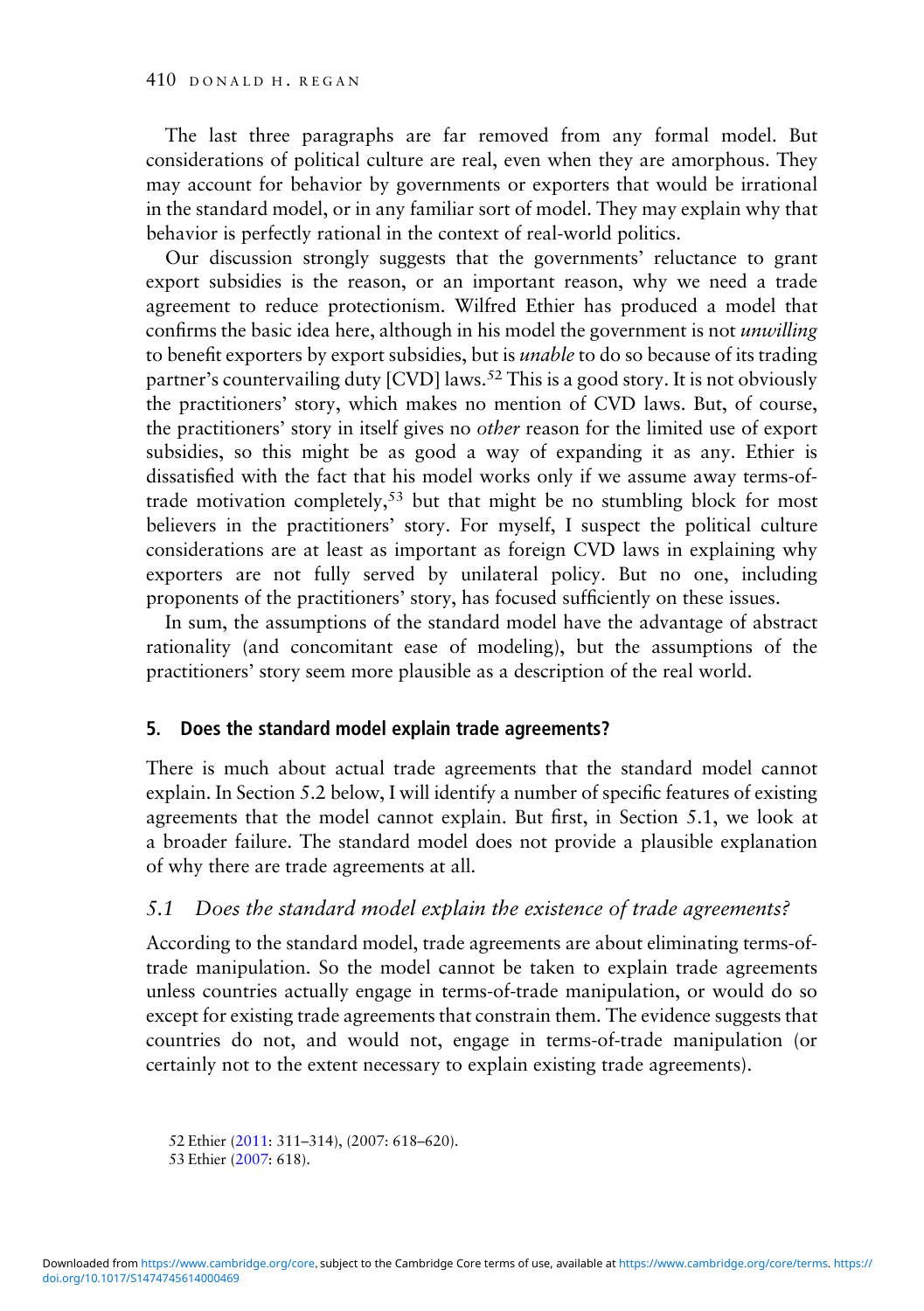For a start, the standard rhetoric of trade makes virtually no reference to terms-of-trade manipulation, neither as a policy that countries adopt, nor as a problem for trade agreements to solve. (In contrast, the rhetoric abounds with discussion of protectionism, and the desirability of reducing protectionism by trade agreements.) Bagwell and Staiger acknowledge that practitioners do not talk about terms-of-trade manipulation, and that this casts doubt on the practical relevance of their model. In response, they point out that practitioners talk a great deal about market access. So, to defend the relevance of their model, Bagwell and Staiger argue that 'we may interpret ... 'terms-of-trade gain' and 'market-access restriction' as ... phrases that describe the single economic experience that occurs when the domestic government raises its import tariff and restricts foreign access to its market'. 54

This defense of their model, suggesting that 'market-access restriction' and 'terms-of-trade gain' are equivalent concepts, misses the mark. It is true that if we focus on the effects of a tariff, market access restriction and terms-of-trade gain go hand in hand. And it is also true (as we saw in Section 3.1) that when Home, as a demandeur in trade negotiations, seeks to help its exporters by securing greater access to Foreign's market, it can be thought of as seeking improved terms of trade. But neither of these propositions is relevant to the question that is crucial for Bagwell and Staiger  $-$  the question of whether governments engage in termsof-trade manipulation. That is a question about governments' motivation for imposing tariffs. And once we focus on the motivation (not effects) for unilateral policy (not negotiation), market access restriction and terms-of-trade gain are not equivalent. Purely protectionist tariffs aim at restricting market access in order to raise the domestic price; but, by definition, purely protectionist tariffs do not aim at terms-of-trade gain, even though a terms-of-trade gain will result. In fact, the terms-of-trade gain works against the achievement of the protectionist goal of raising the domestic price. Ceteris paribus, the reduction of the world price of the import good lowers the domestic price − just the opposite of what the government wants. So although the purely protectionist government is aiming at market access restriction to raise the domestic price, and it incidentally achieves a terms-of-trade gain, it definitely is not aiming at the terms-of-trade gain. Bagwell and Staiger's claimed equivalence between market-access restriction and terms-of-trade gain breaks down when we are considering how non-cooperative tariffs are motivated. In other words, it breaks down *exactly where it matters* for Bagwell and Staiger's attempt to defend their model against doubts that countries engage in termsof-trade manipulation. Pointing out the universal concern with market access

<sup>54</sup> Bagwell and Staiger ([2002](#page-26-0): 28–29). For simplicity, I have omitted Bagwell and Staiger's references to 'cost shifting', which they list as a third equivalent. The treatment of cost shifting would be the same as the treatment of terms-of-trade gain. Unlike market-access restriction, cost shifting is equivalent to terms-oftrade gain in all contexts.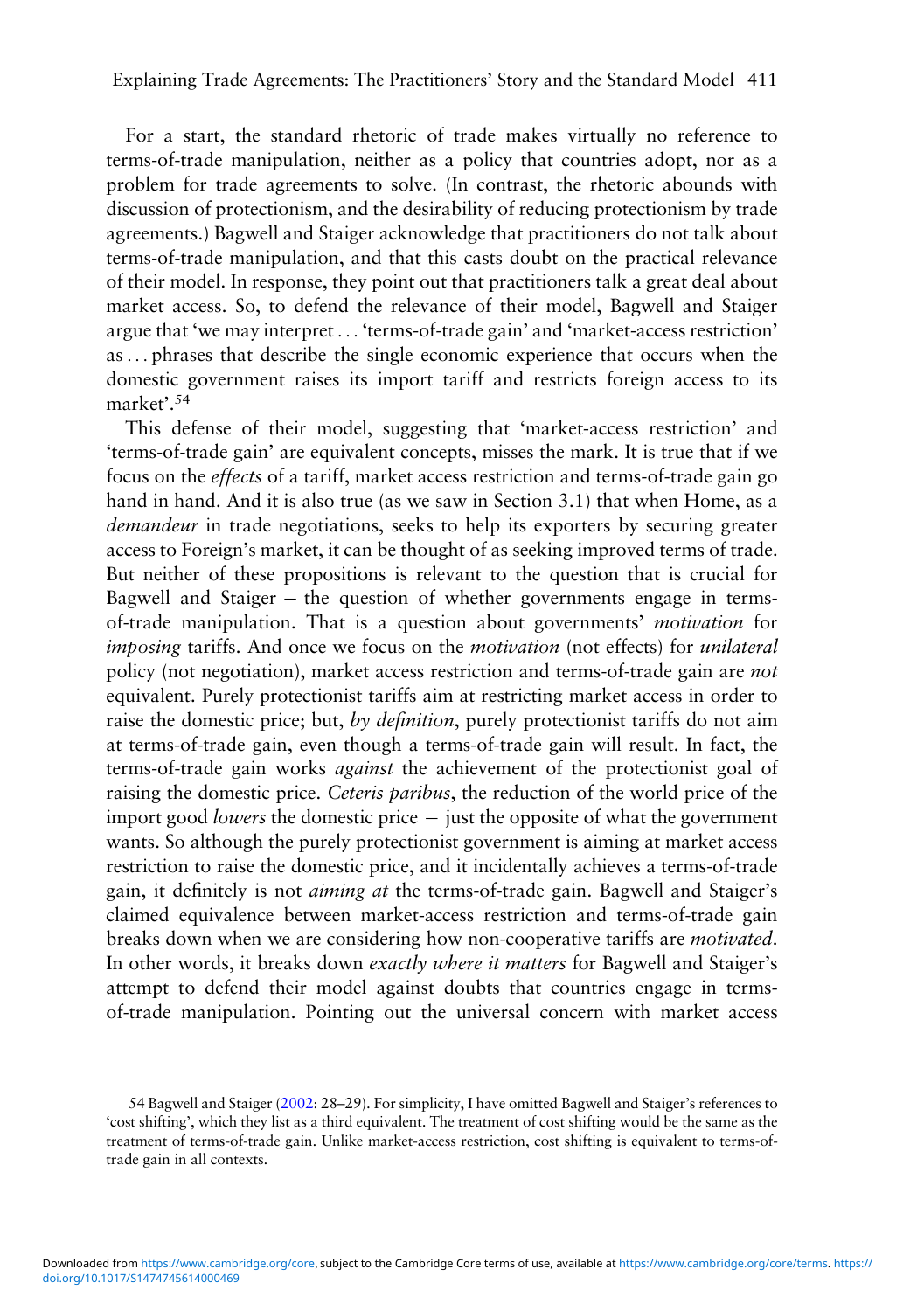therefore tells us nothing about whether governments manipulate their terms of trade.

Bagwell and Staiger have another response to the objection that governments do not talk about the terms of trade. They remind us that governments that do not talk about the terms of trade, and even governments that never *think* in those terms, might nonetheless be making decisions by some procedure that has the operative effect of terms-of-trade manipulation. But notice that governments cannot be manipulating the terms of trade, *even unconsciously*, if they pay no attention to tariff revenue in their decision-making. Tariff revenue is where the benefit of terms-of-trade manipulation (by tariff-setting) shows up.<sup>55</sup> If we can take the United States as representative of the large, developed countries that have been the drivers of trade negotiation (at least until very recently), then such countries have not engaged in terms-of-trade manipulation. In the classic studies of United States trade policy from the Hawley-Smoot period to the present, there is not one word to suggest that tariffs were ever motivated in even the slightest degree by the desire for tariff revenue (whether to be deposited in the treasury or distributed to the citizenry).<sup>56</sup> Which means that during the past eighty-odd years, the United States has not engaged in terms-of-trade manipulation, not even when it was unconstrained by any trade agreements. The history is clear that even when United States tariffs were at their highest, they were pure protectionism.<sup>57</sup>

We can also find direct behavioral evidence of the weakness or absence of the terms-of-trade motive by considering the instruments of unilateral trade policy that governments employ. There are some widely used trade policy instruments that may, in principle, reflect either protectionism or terms-of-trade manipulation, tariffs being the most obvious example. But there are also many commonly used

57 Schattschneider ([1935\)](#page-27-0), Irwin [\(2011\)](#page-27-0). For some discussion of why governments might not attend to tariff revenue or engage in terms-of-trade manipulation, see Regan [\(2006:](#page-27-0) 981–982). The central point is that governments are not unitary rational actors; they are big, complicated bureaucracies, in which different agencies focus on different issues and respond to different constituencies. Also, few agencies have the direct right to spend the revenue they bring in. It has been suggested to me that the United States may not be representative, that the European Union might be more inclined to engage in terms-of-trade manipulation, because tariff revenue goes into the *European* treasury (as opposed to national treasuries), where it is a much bigger part of the budget. This is a matter that deserves study.

<sup>55</sup> Cf. Ethier [\(2007:](#page-26-0) 611).

<sup>56</sup> E.g., Schattschneider ([1935](#page-27-0)), Irwin ([2011](#page-27-0)), Baldwin [\(1985\)](#page-26-0), Destler ([2005](#page-26-0)). Three specific points: (1) Note that Schattschneider and Irwin are writing about a time when the United States was not significantly constrained by trade agreements. (2) There is one episode in Destler where the government is concerned with tariff revenue: it was a political hurdle for the WTO agreement that the budget rules of the time required the projected \$12 billion loss of tariff revenue over five years to be offset by other revenue increases or spending cuts. But this reflected a budgetary concern, not a concern with the terms of trade. The problematic budget rule applied to  $any$  tax cut; and in the case of the WTO, the projected benefit to exporters from a terms-of-trade neutral trade agreement did not count as a relevant offset (as it should, if the objection to the tariff cut was the terms-of-trade loss). Destler [\(2005:](#page-26-0) 217, 225). (3) Finally, I have been told by former staffers in relevant Congressional offices that no one thinks about the tariff revenue when considering tariffs; but I have not attempted a systematic survey.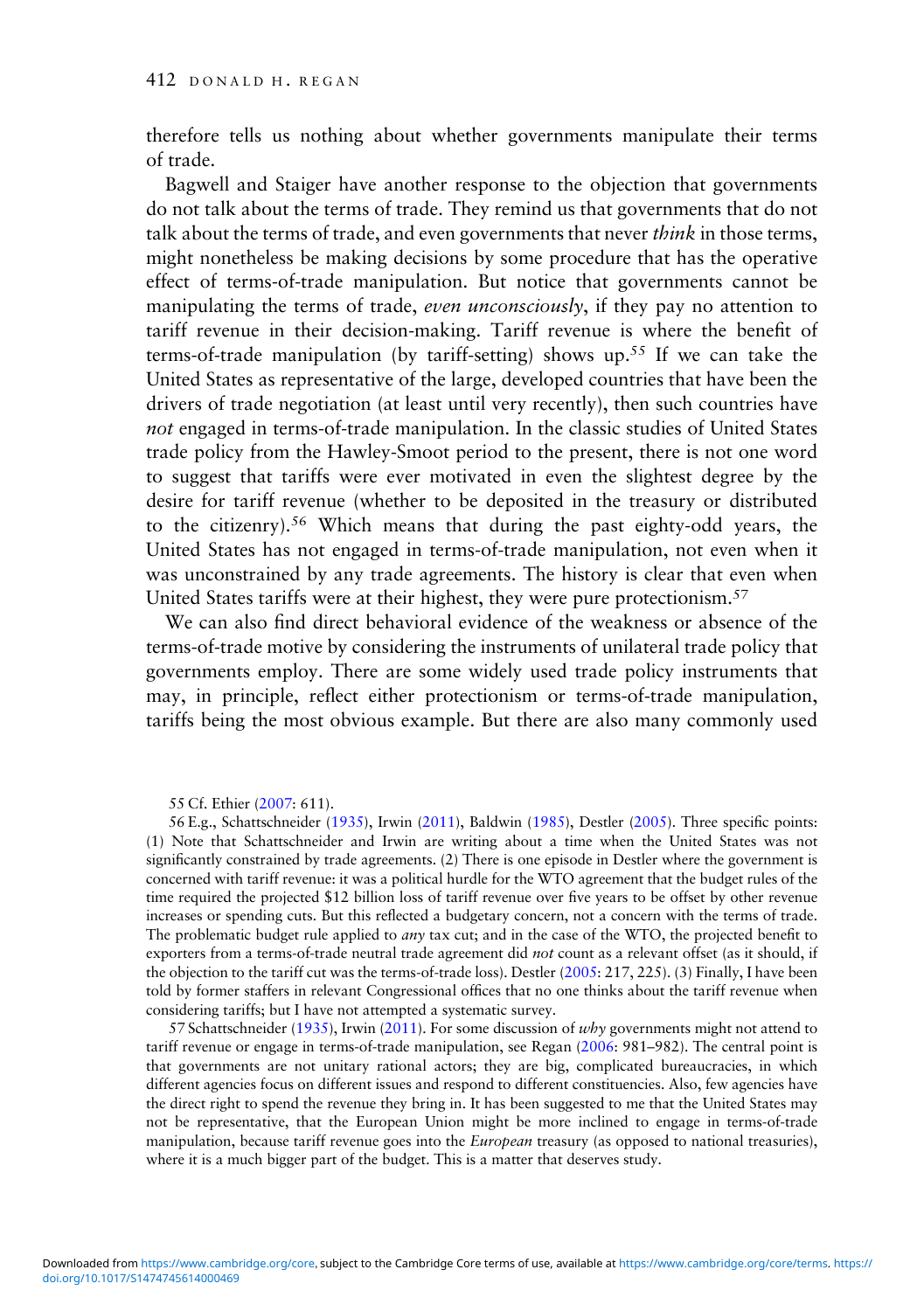instruments that can *only* be motivated by protectionism, because they damage the home country's terms of trade, such as voluntary export restraints [VER's] sought by the importing country, or import quotas assigned in a way that allows the exporters to collect the quota rents. Also, in those cases where export subsidies are granted, the motivation must be political (although not 'protectionism' as we have defined it), since export subsidies damage the home country's terms of trade.<sup>58</sup> Conversely, there is no commonly used trade instrument that causes a politicalsupport loss and hence must be motivated by terms-of-trade gain. Export taxes are relatively rare; and the few export taxes we see are usually protectionism for domestic consumers or users of the good in question. In sum, there is little or no actual trade behavior from which we can infer that terms-of-trade motivation must be operative. And even if terms-of-trade motivation is operative to some degree, the common use of instruments like VER's that buy political gain at the cost of terms-of-trade loss, and the rarity of instruments like export taxes that buy terms-of-trade gain at a political cost, show that the terms-of-trade motive must be very weak compared to the protectionist motive.

In an important recent paper, Broda, Limão, and Weinstein purport to demonstrate by an econometric analysis that countries engage in terms-of-trade manipulation in tariff setting.<sup>59</sup> They argue that there is a correlation between market power and tariff levels, both across countries and across goods within countries. But even if this is true, we cannot infer that countries engage in termsof-trade manipulation. To be sure, the correlations Broda, Limão, and Weinstein identify would appear in the tariffs of countries engaged in terms-of-trade manipulation. But they could also very plausibly appear in the tariffs of countries motivated solely by protectionism. If the government has a purely politically determined target for the domestic price of the import good, established without reference to its market power, then the tariff will still be correlated with market power, because greater market power means that a higher tariff is required to achieve any particular price for domestic producers. Given that we have abundant other evidence of protectionism, and no other evidence for terms-of-trade manipulation, we should not infer terms-of-trade manipulation from this study.<sup>60</sup>

Essentially the same point applies to a recent paper by Bagwell and Staiger.<sup>61</sup> They point out that in their model of trade agreements, 'trade negotiations should cut tariffs the most on those products and for those countries where the

58 For additional examples and further discussion, see Ethier ([2013:](#page-26-0) 254–257), Regan [\(2006](#page-27-0): 975–978). Even anti-dumping duties and countervailing duties are not motivated by terms-of-trade gain, at least in cases where they succeed in eliminating the dumping or subsidization and then must be removed themselves; such duties ultimately achieve a protectionist gain for the importing country at the cost of a terms-of-trade loss.

59 Broda et al. [\(2008\)](#page-26-0).

60 For a formal statement of this criticism of Broda, Limão, and Weinstein, and for additional criticisms, see Ethier ([2012](#page-26-0)).

61 Bagwell and Staiger [\(2011\)](#page-26-0). The same point applies also to Ludema and Mayda ([2013](#page-27-0)).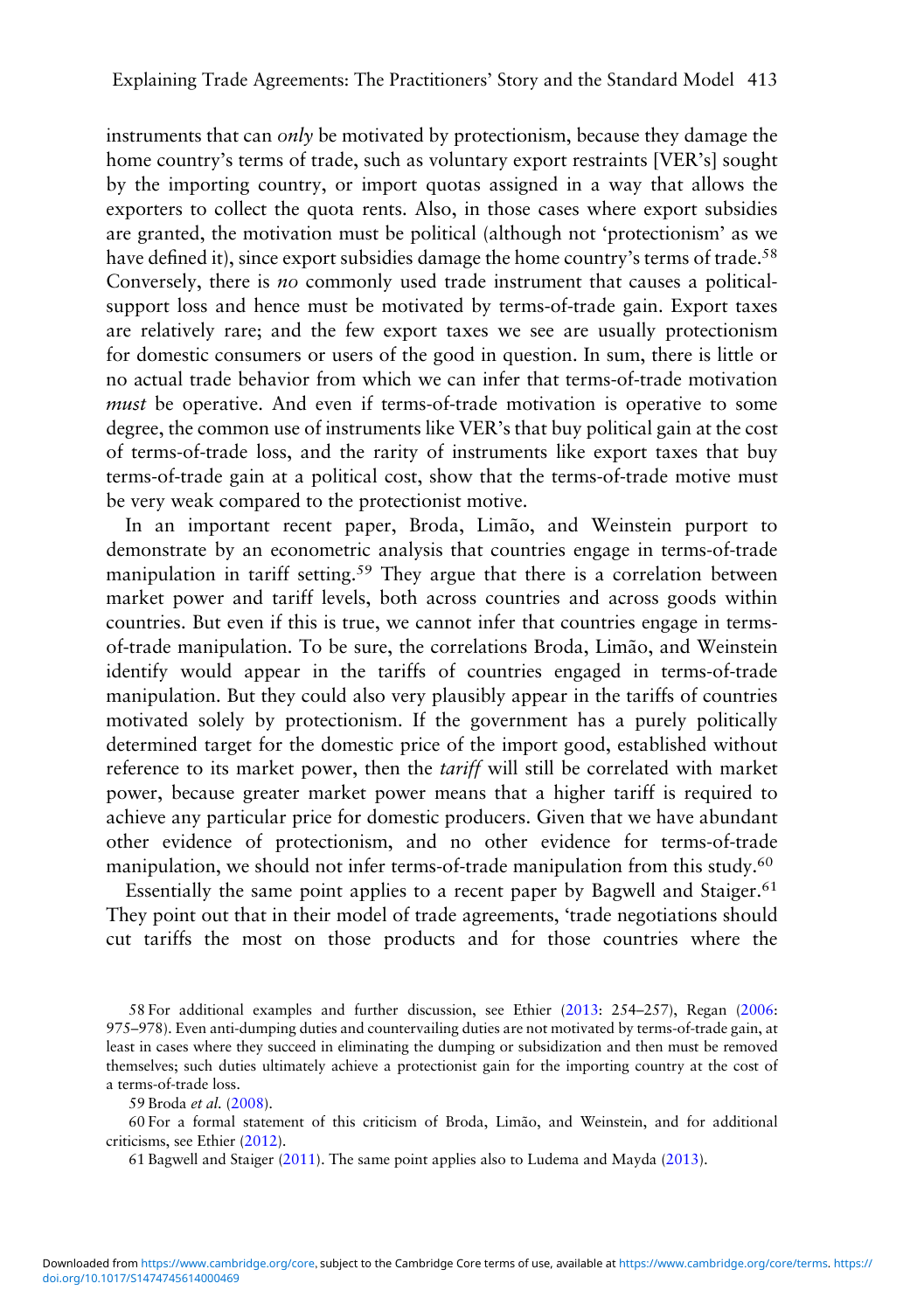international cost-shifting motives under unilateral tariff-setting are greatest'. 62 And they then present empirical evidence that they say provides 'strong and robust support' for this prediction.63 But as with the Broda, Limão, Weinstein study, the empirical evidence Bagwell and Staiger present seems equally consistent with the practitioners' story. The cases where the 'cost-shifting motives ... are greatest' are cases where Home has greatest market power, and substantial import volume. But these are also the cases where a purely protectionist tariff by Home imposes the greatest harm on Foreign's exporters in achieving any particular domestic price for Home's import-competing producers. So they are the cases where it should be easiest for purely protectionist governments to find an agreement that allows each side to replace support from import-competing producers with support from exporters, as in the practitioners' story. Just as with the Broda, Limão, Weinstein paper, Bagwell and Staiger's evidence appears to be as consistent with a world of purely protectionist governments as with a world of terms-of-trade manipulators.

In sum, we have empirical evidence that market power matters to tariff levels, both unilateral tariff levels (Broda, Limão, and Weinstein) and negotiated tariff levels (Bagwell and Staiger). But intuitively, the practitioners' story accounts for that just as well as the standard model.<sup>64</sup>

The econometric studies fail to discriminate between the possibility that governments are terms-of-trade manipulators and the possibility that they are purely protectionist. But we have seen other evidence that does discriminate, both behavioral evidence (facts about the use of various instruments of trade policy) and reportorial evidence (the histories that suggest no role for tariff revenue in policy choice). This evidence tells us that the terms-of-trade motive is either weak, or absent. Hence, trade agreements must be about something other than terms-of-trade manipulation.

#### 5.2 Does the standard model explain the particular features of the WTO?

I have argued that the standard model does not explain the existence of trade agreements. We can also focus the argument on particular features of trade agreements. If we consider the WTO, there are many features that make no sense if we imagine the agreement is solely about terms-of-trade manipulation, but that make perfect sense if the agreement is about reducing protectionism. Because I have discussed these points elsewhere,<sup>65</sup> I will provide no more here than a summary. Some features, of course, make sense whether the agreement is about terms-of-trade

<sup>62</sup> Bagwell and Staiger [\(2011:](#page-26-0) 1239).

<sup>63</sup> Ibid. at 1271.

<sup>64</sup> Ethier ([2006](#page-26-0)) discusses another group of empirical studies that are thought to support the standard model (in particular the Grossman–Helpman formulation), because they show that governments respond to political motivation when setting tariffs. But as Ethier points out, these studies do nothing to support the standard model in preference to the practitioners' story (or Ethier's 'exchange of market access model').

<sup>65</sup> Regan ([2006](#page-27-0): 978–981).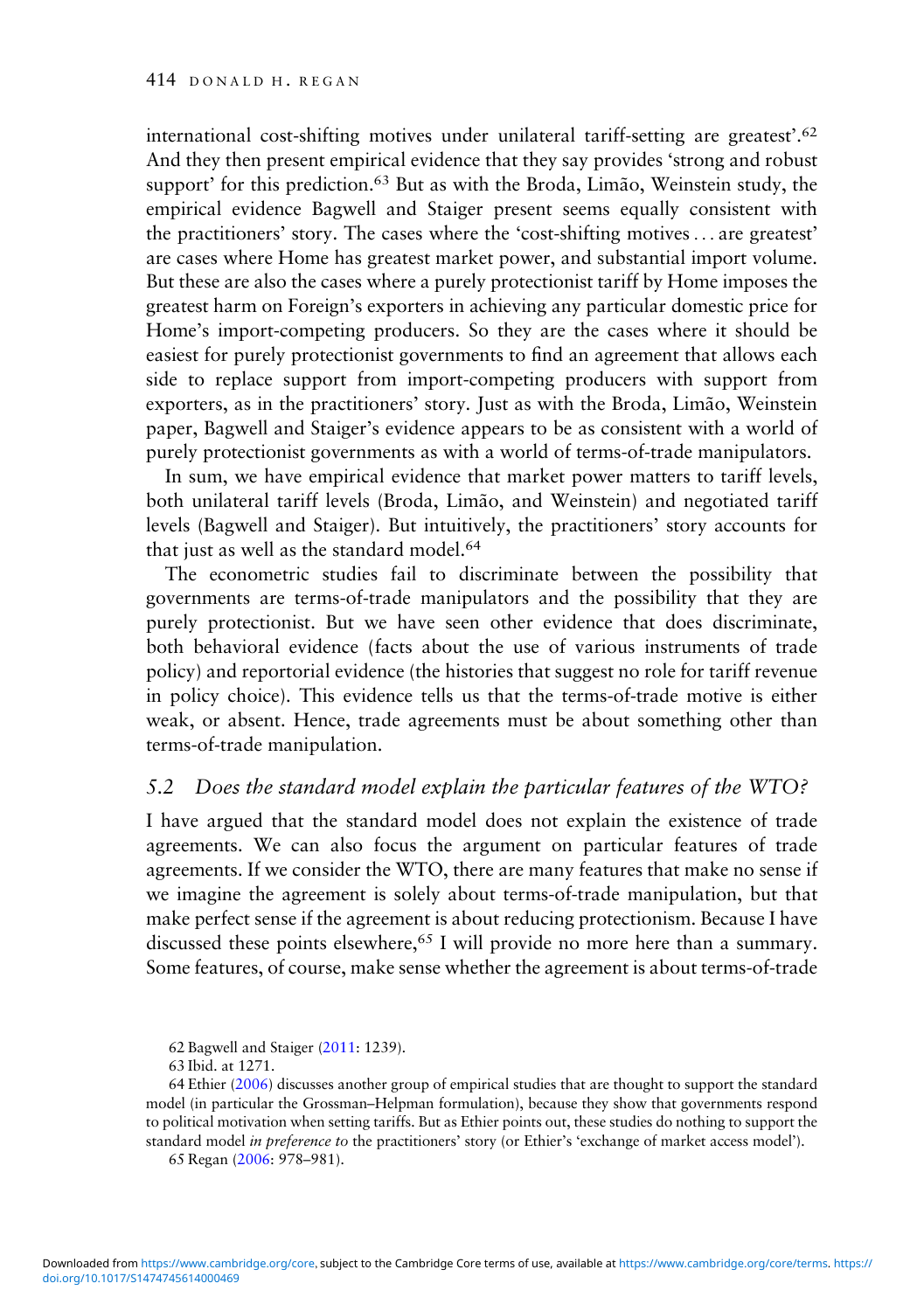manipulation or protectionism: GATT Article II on 'Schedules of Concessions', for example. But other features make sense only if the agreement aims at reducing protectionism, because the targeted behaviors cannot be terms-of-trade manipulation: for example, the prohibition of VER's induced by the importing country; the prohibition in GATT Article XI of complete import and export embargoes and of import quotas that are assigned to foreign exporters without charge; and the prohibition of export subsidies. In contrast, there are no features of the agreement that can only be explained by a concern with terms-of-trade manipulation. Furthermore, there are many places where the WTO passes up chances to restrain terms-of-trade manipulation, suggesting that any worry about terms-of-trade manipulation must be limited at best: for example, the lack of any constraint on export taxes; the fact that GATT Article III forbids only discriminatory internal measures (since non-discriminatory internal measures can be used for terms-oftrade manipulation, even though they cannot be protectionism); and the requirement of injury to the domestic import-competing industry in the Safeguards Agreement. In sum, analogously to our survey of unilateral trade behavior, we find some features of the agreements that could be designed to restrain either protectionism or terms-of-trade manipulation; some features that make sense only in an agreement aimed at protectionism; and some features that indicate the absence of any strong concern with terms-of-trade manipulation. We find no features that require us to think the agreement is concerned with terms-of-trade manipulation to any degree. The standard model does not explain the agreements we actually have.

#### 6. Why it matters which explanation of trade agreements is correct

Understanding correctly what an efficient trade agreement will do is essential to intelligent treaty design. If the standard model is correct in saying that an efficient trade agreement will address only terms-of-trade manipulation, then every instance in Section 5.2 of a feature of the WTO agreement that cannot be explained on these grounds is in fact a design flaw, and should be changed. We should have no ban on VER's induced by the importing country; no prohibition of complete import or export embargoes, or of quotas simply assigned to foreign countries without payment; no prohibition of export subsidies; and so on. Furthermore, if we are genuinely worried about terms-of-trade manipulation, we should restrain export taxes; we should have no injury requirement in the Safeguards Agreement; we should have more disciplines on non-discriminatory internal regulation; and so on.

On the other hand, if the practitioners' view is correct, and the standard model is wrong, then it would be a disaster for trade negotiators to accept and be guided by the standard model. They would no longer maintain existing limits on protectionism or seek to impose new limits, and the world would lose the primary benefit that trade agreements bring. Or consider the effect if the WTO Appellate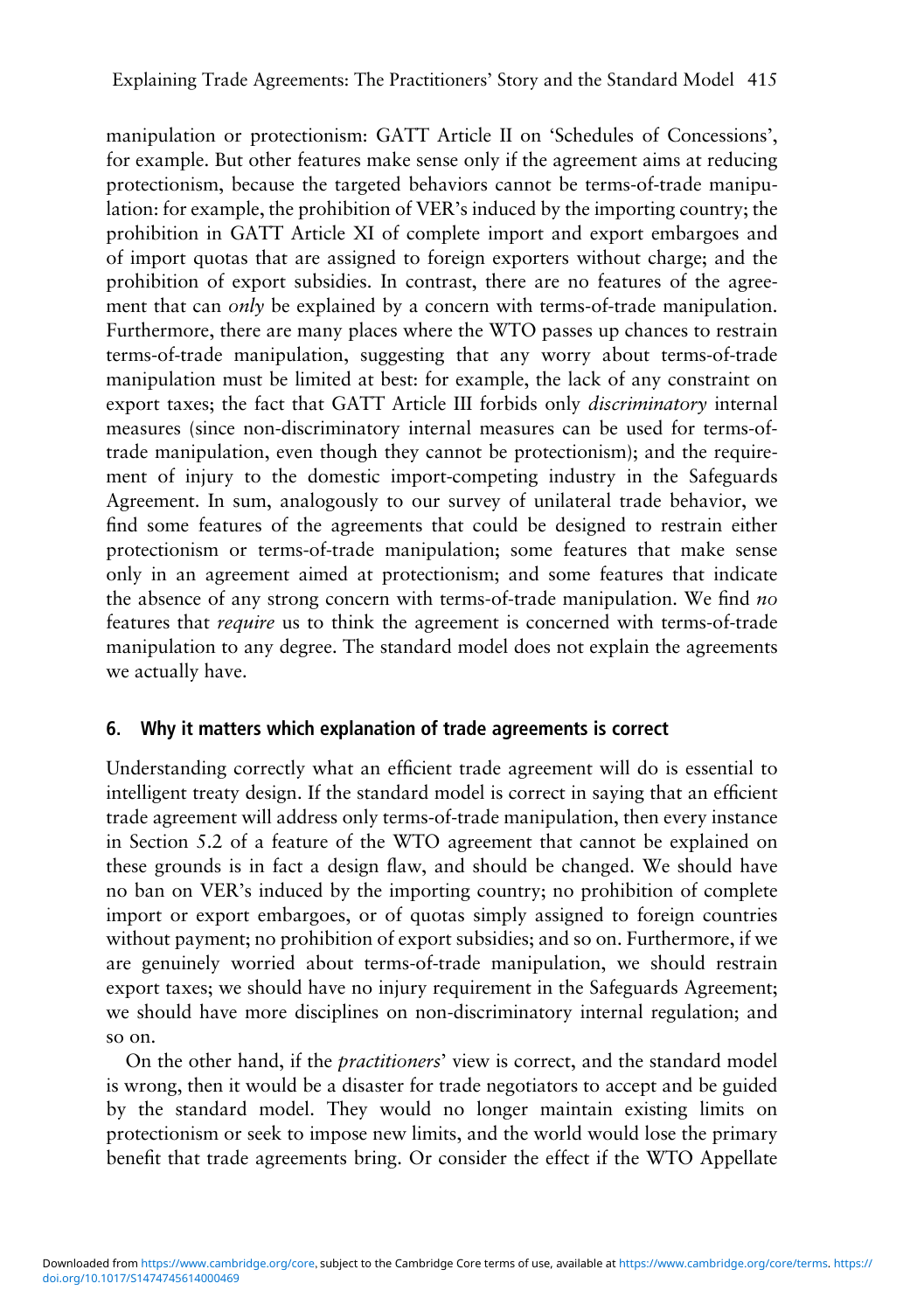<span id="page-26-0"></span>Body accepted the standard model. If they were reviewing some measure for WTO-consistency, in a context where they needed to interpret the relevant treaty provision in light of the treaty's purpose, they could find themselves arguing: 'We think this measure was motivated by protectionism. Therefore, as the standard model tells us, it is not the sort of measure the treaty was designed to restrain. Therefore it is legal.' I trust that sounds as wrong to most readers as it does to me.

At present, there seems to be no danger that trade negotiators and adjudicators will abandon the practitioners' story for the standard model. The standard model has been around for 20 years, without affecting the practitioners' belief that trade agreements are about reducing protectionism. Still, it is worth reminding ourselves of the gulf that separates the practitioners' story and the standard model, as a precautionary measure. Also, if more economists confronted squarely the inconsistency between the practitioners' story and the standard model, we might get formal models of the practitioners' story that lead to unpredictable new insights, with practical import for the negotiation process and for treaty interpretation. In any event, just understanding better a phenomenon as important as trade agreements is valuable in itself.

#### References

- Bagwell, K. and R. W. Staiger (1999), 'An Economic Theory of GATT', American Economic Review, 89: 215–247.
- (2002), The Economics of the World Trading System, Cambridge, MA: MIT Press.
- ——– (2011), 'What Do Trade Negotiators Negotiate About? Empirical Evidence from the World Trade Organization', American Economic Review, 101: 1238–1273.
- Baldwin, R. (1985), The Political Economy of US Import Policy, Cambridge, MA: MIT Press.
- Bhagwati, J. (1988), Protectionism, Cambridge, MA: MIT Press.
- Broda, C., N. Limão, and D. Weinstein (2008), 'Optimal Tariffs and Market Power: The Evidence', American Economic Review, 98: 2032–2065.
- Destler, I. M. (2005), American Trade Politics, 4th edn, Institute for International Economics.
- Dunkel, A. and F. Roessler (2012), 'The Ranking of Trade Policy Instruments under the GATT Legal System', in A. Guzman and J. Pauwelyn, International Trade Law, 2nd edn, Wolters Kluwer, pp. 222–226.
- Ethier, W. (2004), 'Political Externalities, Nondiscrimination, and a Multilateral World', Review of International Economics, 12: 303–320.
- ——– (2006), 'Selling "Protection for Sale"', Asia-Pacific Journal of Accounting and Economics, 13: 153–162.
- (2007), 'The Theory of Trade Policy and Trade Agreements: A Critique', European Journal of Political Economy, 23: 605–623.
- (2011), 'The Political Economy of Protection', in D. Bernhofen et al. (eds.), Palgrave Handbook of International Trade, Palgrave Macmillan, pp. 295–320.
- ——– (2012), 'The Political-Support Approach to Protection', Global Journal of Economics, 1: 1–14.
- ——– (2013), 'The Trade-Agreement Embarrassment', Journal of East Asian Economic Integration, 17: 243–260.
- Grossman, G. and E. Helpman (1994), 'Protection for Sale', American Economic Review, 84: 833–850. ——– (1995), 'Trade Wars and Trade Talks', Journal of Political Economy, 103: 675–708.
- Grossman, G. and H. Horn (2012), 'Why the WTO? An Introduction to the Economics of Trade Agreements', IFN Working Paper No. 916, <http://ssrn.com/abstract=2094285>.